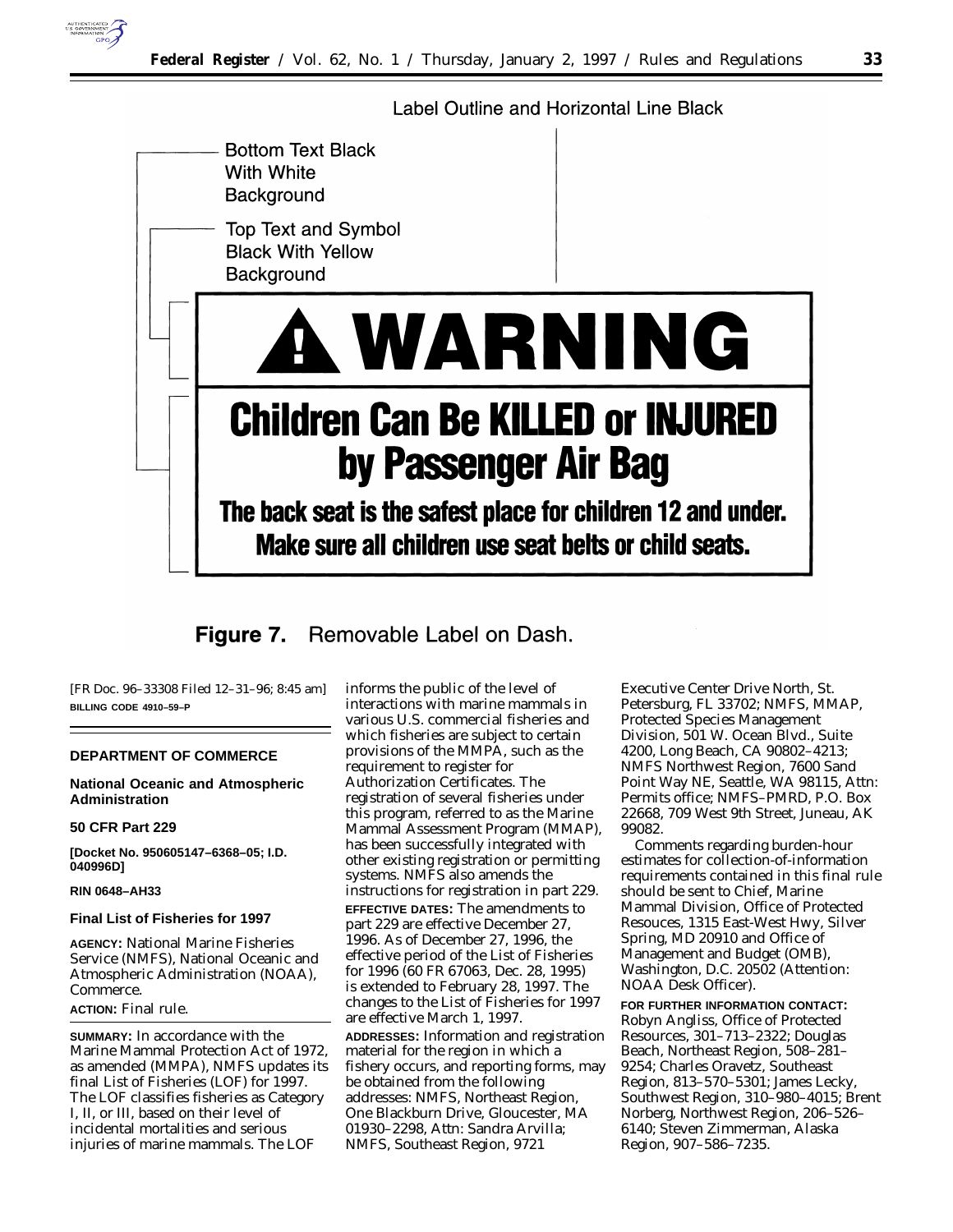**SUPPLEMENTARY INFORMATION:** Publication of the LOF, which places all U.S. commercial fisheries into three categories based on their levels of incidental mortality and serious injury of marine mammals, is required by section 118 of the MMPA. Background information on the history of the LOF and a discussion of the fishery classification criteria are provided in the proposed LOF for 1997 (61 FR 37035, July 16, 1996). The fishery classification criteria are specified in the implementing regulations for section 118 of the MMPA (50 CFR part 229).

**Registration Requirements for Vessels Participating in Category I and II Fisheries**

Vessel or gear owners participating in Category I or II fisheries must register under the MMPA, as required by 50 CFR 229.4. Registration under the MMPA is administered by NMFS regional offices. Thus, the procedures and fees associated with registration differs between Regions. Under 50 CFR 229.4, the granting and administration of Authorization Certificates is to be integrated and coordinated with existing state and Federal fishery license, registration, or permit systems and related programs, whenever possible. Alternative registration programs have been or are being implemented in the Alaska Region, Northwest Region, and Northeast Region. Special procedures and instructions for registration in these Regions are provided in the next section (see Region-Specific Registration Requirements).

If the granting and administration of authorizations has not been integrated with state licensing, registration, or permitting systems, owners of vessels or gear must obtain registration packets from the NMFS Region in which their fishery operates. NMFS Regional Offices will endeavor to send these packets to known participants in Category I or II fisheries; however, it is the responsibility of fishers to ensure that these packets are obtained and submitted to NMFS at least 30 days in advance of fishing. The registration packet will typically include an MMAP registration form, a list of those fisheries in each region that require authorization in order to incidentally kill or injure marine mammals (Category I and II fisheries), and an explanation of the management regime, including instructions on reporting requirements. The registration packet may also include an explanation of the changes in the fishery classification criteria, guidance on deterring marine mammals, and a reminder that intentional lethal takes of marine mammals are no longer

permitted except under certain specific conditions.

Vessel owners must submit the registration form and a \$25 fee to the NMFS Regional Office in which their fishery operates. NMFS will send the vessel owner an Authorization Certificate, program decals, and reporting forms within 60 days of receiving the registration form and application fee.

If the granting and administration of authorizations under 50 CFR 229.4 is not integrated or coordinated with existing fishery licenses, registrations, or related programs, requests for registration forms and completed registration forms should be sent to the NMFS Regional Offices listed in this notice under **ADDRESSES.**

Procedures for registering in each NMFS region are outlined in the following section.

**Region-Specific Registration Requirements for Category I and II Fisheries**

# *Alaska Region MMAP Registration for 1997*

In 1997, registration in the MMAP for fishing vessels or set net permit holders participating in Alaska Category II fisheries will be integrated with the Alaska Department of Fish and Game (ADF&G) system for registering commercial vessels and permitting set net fishing. The information required for MMAP registration will be obtained by NMFS directly from ADF&G and will be automatically incorporated into the NMFS MMAP database. Vessel owners must indicate on their ADF&G vessel registration form which Category II fishery they intend to participate in during 1997. If a fishery is not indicated, the vessel will not be registered in the MMAP. Registered vessel owners and set net operators will then be sent an MMAP certificate for 1997, an MMAP decal, a program information sheet, marine mammal injury and mortality reporting forms, and a written statement to be signed and returned to NMFS indicating whether any marine mammals had been injured or killed during the vessel's commercial fishing operations in 1996. The vessel or set net MMAP certificate will not be considered valid until the statement indicating any injuries or mortalities to marine mammals during 1996 fishing operations is returned to NMFS. There will be no fee charged for MMAP registration for 1997.

## *Northwest Region (NWR) MMAP Registration for 1997*

In the Northwest Region, the States of Washington and Oregon have agreed to continue their assistance in issuing Authorization Certificates for Category I and II fishers as part of the fishing license renewal process. There will be no additional charge to the fishers for this service, and the registration instructions will remain the same for 1997 as they were in 1996.

# *Southwest Region (SWR) MMAP Registration for 1997*

SWR is in the process of integrating MMAP registration for Category I and II fisheries that occur in California with the California Department of Fish and Game's commercial fishery permit registration program. However, this integration will not be completed before 1998. For this reason, Category I and II vessel owners in California will continue to register with SWR. In December 1996, vessel owners who engaged in a Category I or II fishery in 1996 will receive a registration packet in the mail. Any Category I or II vessel owner who has not received an application package by December 1, 1996, may request one from NMFS SWR (see **ADDRESSES**).

# *Southeast Region (SER) MMAP Registration for 1997*

SER is in the process of integrating MMAP registration for Category I and II fisheries that occur in the southeast U.S. Atlantic Ocean with existing fishery registration programs. However, this integration will not be completed before 1998.

The only state fisheries in Category I or II that are under SER jurisdiction occur in North Carolina. State fishers in North Carolina should expect to receive a registration packet in the mail. If a fisher plans to participate in any state or Federal fishery in Category I or II and a registration packet is not received, fishers should contact SER (see **ADDRESSES**).

# *Northeast Region (NER) MMAP Registration for 1997*

NER is integrating MMAP registration with state and Federal permitting processes for the following fisheries: Gulf of Maine, U.S. mid-Atlantic lobster fishery, Atlantic squid, mackerel, butterfish trawl, and the New England multispecies sink gillnet fishery (including but not limited to species as defined in the Northeast Multispecies Fishery Management Plan, dogfish, and monkfish). The Category I sink gillnet fishery includes regulated and nonregulated fisheries. Participants in the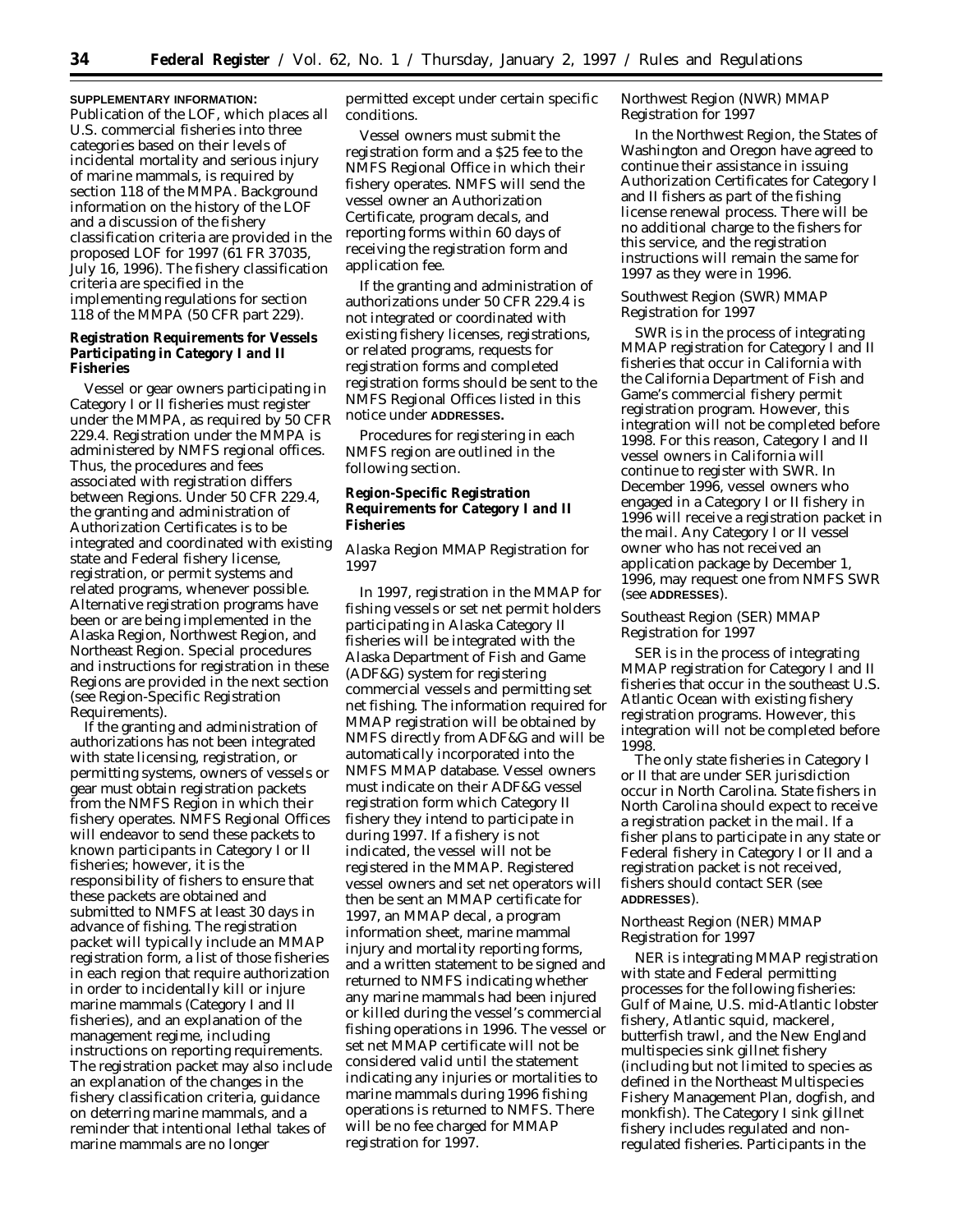federally regulated segment, the multispecies sink gillnet fishery, will be registered in the MMAP automatically through integration with the Federal permit process. Fishers who do not hold a Federal multispecies sink gillnet permit and who fish with sink gillnet for non-regulated species (dogfish and monkfish) are required to submit an MMAP registration form and processing fee to NMFS.

Federally permitted participants in the squid, mackerel, butterfish trawl fishery will be registered in the MMAP automatically through integration with the Federal permit process. Fishers who do not hold a Federal squid, mackerel, butterfish trawl permit and who trawl for those species are required to submit an MMAP registration form and processing fee to NMFS.

State and Federally permitted participants in the lobster trap/pot fishery will be registered in the MMAP automatically through integration with other permitting processes. The integrated registration process is expected to be completed prior to the effective date of this final rule. NMFS expects to issue information packages to permitted fishers by March 1, 1997.

For all participants in fisheries for which NMFS has integrated registration with permitting processes, the requirements to submit a registration form and fee and to post an MMAP decal on the vessel will be waived in 1997. A general certificate will be issued and will only be valid if presented with a valid state or Federal fishing permit.

All fishers who plan to participate in any other Category I and II fisheries in the NER must register under the MMAP by submitting a registration or renewal form and the processing fee to NMFS.

*Reporting:* Vessel owners or operators, or fishers (in the case of non-vessel fisheries), in Category I, II, or III, fisheries must comply with 50 CFR 229.6 and report all incidental mortality and injury of marine mammals during the course of commercial fishing operations to NMFS Headquarters or appropriate NMFS Regional Office. ''Injury'' is defined in 50 CFR 229.2 as a wound or other physical harm. In addition, any animal that ingests fishing gear or any animal that is released with fishing gear entangling, trailing, or perforating any part of the body is considered injured and must be reported. Instructions for submission of reports are found at 50 CFR 229.6(a).

*Observers*: Fishers participating in Category I and II fisheries may be required, upon request, to accommodate an observer aboard their vessels. Observer requirements may be found at 50 CFR 229.7.

## **Responses to Comments**

NMFS received 15 comments on the proposed LOF. Many comments were lengthy and raised many points of concern. Key issues and concerns are summarized and responded to as follows:

# *General Comments*

*Comment 1*: Timely data flow from the regional Fishery Science Centers is important. In some cases, incidental take data are 2 or more years behind. In addition, NMFS should focus on developing updated stock assessments along with revised Potential Biological Removal (PBR) levels. Failure to provide timely information on mortality or abundance can result in incorrect categorization of fisheries and unnecessary risk to marine mammal populations.

*Response*: NMFS agrees that the LOF should strive to classify commercial fisheries based on the best scientific data available and that NMFS should provide, when possible, updated mortality and serious injury estimates and updated PBR levels for each LOF.

Estimates of incidental mortality and serious injury that are based on observer data and used in the LOF are typically 2 years old. For instance, the proposed LOF for 1998, which will be developed in early 1997, will be based on mortality and serious injury estimates from 1996. This data lag is unavoidable because of the time required for entry and analysis of observer data and the time required to propose and finalize a new LOF. NMFS is aware that some estimates of mortality and serious injury of marine mammals in observed fisheries are more than 2 years old, will continue to work towards improving both the estimates and the timeline in which they are provided.

New draft Stock Assessment Reports (SARs), which include revised estimates of stock-specific and fishery-specific mortality and serious injury, and revised abundance estimates and associated PBR levels, are expected to be made available to the public in the near future. If final SARs are not available when the proposed LOF for 1998 is developed, NMFS will base the proposed LOF for 1998 on the information provided in the draft SARs.

*Comment 2*: Several commenters believed that the reclassification of a fishery from Category III to either Category II or I in the LOF would automatically result in the implementation of an observer program for that fishery.

*Response*: The final regulations implementing section 118 of the MMPA require that vessels in fisheries classified in Category I or II to provide accommodations for observers if requested by NMFS (50 CFR 229.7(b)). Neither the regulations nor the MMPA require that NMFS place observers on all vessels participating in all fisheries classified in Category I or II. While information collected by observers aboard vessels usually provides the most accurate description of the level of serious injury and mortality to marine mammals incidental to commercial fishing operations, monitoring of commercial fishing operations may also be accomplished via alternative monitoring programs.

*Comment 3*: Annual reporting requirements need to be more specific about the condition of live marine mammal releases. NMFS needs to gather detailed information on ''released unharmed,'' ''injury,'' ''serious injury,'' or ''incidental mortality.'' A simple check box with ''yes'' or ''no'' to the question of killed or injured will continue to create problems with NMFS' assessment of the estimated level of ''serious injury and/or incidental mortality'' with any accuracy. NMFS has yet to determine what distinguishes an injury from a serious injury and how it relates to survivability of released marine mammals. Both NMFS and Congress acknowledge that encounters with marine mammals do not always result in ''injury'', ''serious injury'', or ''incidental mortality''.

*Response*: As stated by the commenter, NMFS recognizes that not all accidental encounters between commercial fishing vessels or gear and marine mammals result in injuries, serious injuries, or mortalities.

NMFS has provided considerable guidance as to what constitutes an injury, because fishers must be provided with criteria in order to determine whether an incidental interaction with a marine mammal constitutes an injury and whether a report of interaction needs to be submitted to NMFS. An injury is defined in 50 CFR 229.2 as

\* \* \* a wound or other physical harm. Signs of injury to a marine mammal include, but are not limited to, visible blood flow, loss of or damage to an appendage or jaw, inability to use one or more appendages, asymmetry in the shape of the body or body position, noticeable swelling or hemorrhage, laceration, puncture or rupture of eyeball, listless appearance or inability to defend itself, inability to swim or dive upon release from fishing gear, or signs of equilibrium imbalance. Any animal that ingests fishing gear, or any animal that is released with fishing gear entangling, trailing or perforating any part of the body will be considered injured regardless of the absence of any wound or other evidence of an injury.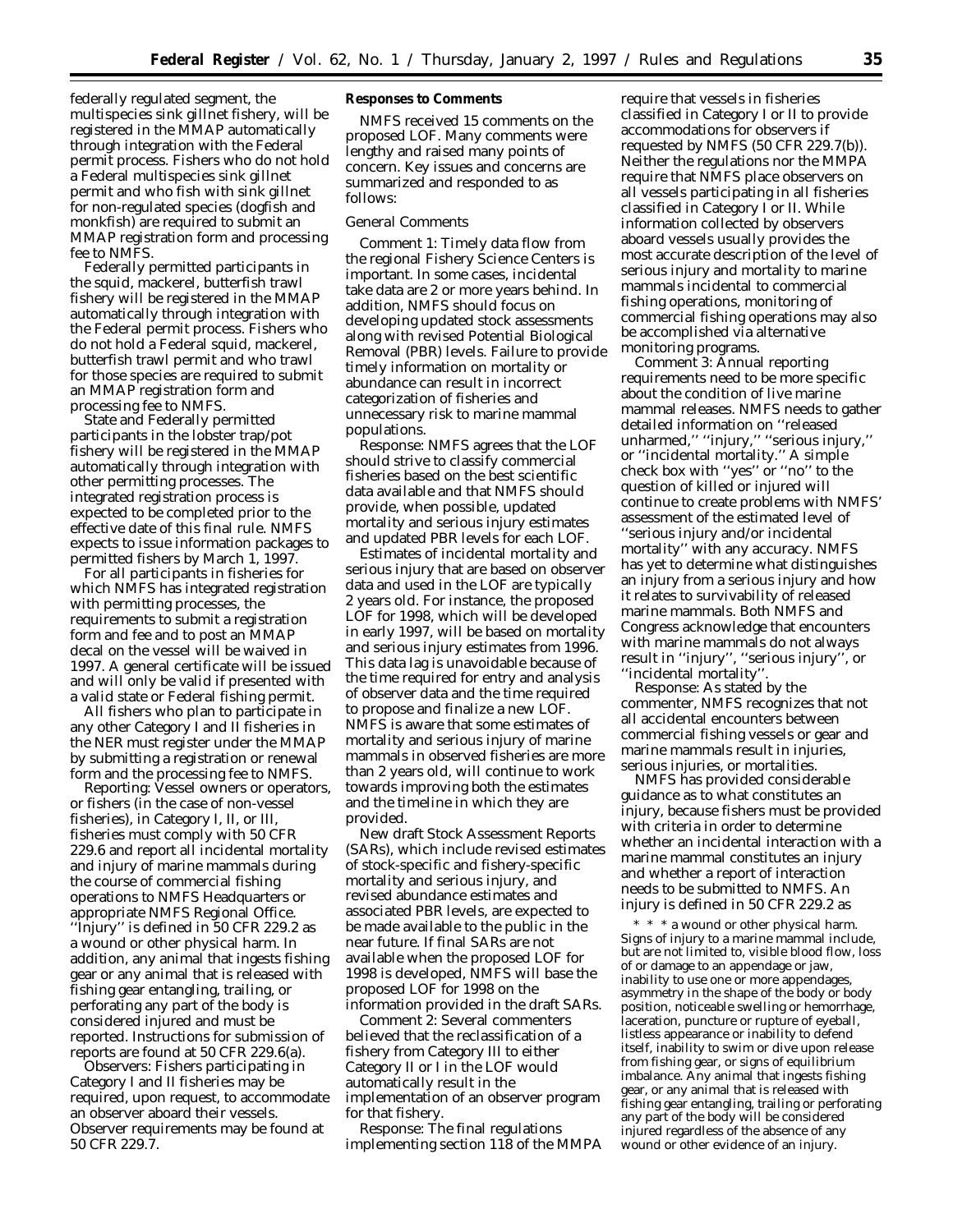The definition of serious injury is more general. It is recognized that not all incidental injuries to marine mammals are serious or are likely to result in a mortality. Serious injury is defined in 50 CFR 229.2 as ''any injury that will likely result in mortality.''

NMFS anticipates that the types of injuries that constitute serious injuries may be species-specific and fisheryspecific. Interim guidelines were developed by the Northeast Region in order to address the serious injury and mortality of large whales incidental to the lobster pot fishery. The response to comment 19 describes these interim guidelines. National guidelines for determining which injuries should be considered serious and likely to result in mortality will be developed by NMFS in 1997 and will be made available for public comment.

*Comment 4*: Observers should be placed on vessels when NMFS has questions about the level of serious injury and/or incidental mortality in a particular fishery. Current fishery designations do not reflect the realities of fishery interactions; they only reflect what fisheries NMFS has chosen to concentrate on observing thus far.

*Response*: The classification of commercial fisheries in the LOF is based on current information on the level of serious injury and mortality of marine mammals incidental to commercial fisheries. NMFS disagrees that current fishery designations only reflect what fisheries NMFS has observed to date. There are several fisheries whose classification in Category II has been justified by using something other than observer data, such as the Southeast Alaska salmon purse seine fishery, the North Carolina stop net fishery, and the mid-Atlantic coastal gillnet fishery.

*Comment 5*: Time should be spent in the productive capacity of research and development for a technological solution in the areas of documented take.

*Response*: NMFS agrees. Each year, NMFS allocates funding to improve gear technology in order to reduce serious injuries and mortalities of protected species.

*Comment 6*: A Category I listing focuses considerable attention on the fishery and gear types in question. This attention translates into regulatory and legislative action to mandate nontrivial measures to reduce or eliminate the risk to the endangered species in question. Such attention and actions should be commensurate with the demonstrated real risk, so that unwarranted costs and hardships are not imposed on people

and businesses that have no impact on the whales.

*Response*: Fisheries placed in Category I in the LOF are those that have been determined to have frequent incidental serious injuries and mortalities of marine mammals. Because the fishery classification criteria are defined relative to a stock's PBR level and because the PBR level for some marine mammal stocks, particularly endangered marine mammal stocks, are very low, some commercial fisheries that incur a few (i.e., 1 to 5) serious injuries or mortalities of these marine mammals, will be classified in Category I.

The LOF itself does not impose changes in fishery management that impact commercial fishers. Generally, reduction of serious injuries and mortalities incidental to commercial fisheries will be addressed by the Take Reduction Team (TRT) process. The MMPA requires that NMFS convene TRTs that include representatives of all impacted constituents. These Teams develop Take Reduction Plans (TRPs) which have the short-term objective of reducing serious injury and mortality levels to the PBR levels of the involved stocks, and the long-term objective of reducing serious injury and mortality levels to the Zero Mortality Rate Goal. Proposed regulations resulting from TRPs will be published in the **Federal Register**, and comments on the methods that NMFS proposes to use to reduce interactions between marine mammals and commercial fisheries will be solicited at that time.

*Comment 7*: For practical purposes, Congress apparently intended Category I to indicate a frequent incidence of serious injury and mortality. However, in a sleight of language that makes citizens so wary of their government, the definition of ''frequent'' makes it possible to call something ''frequent'' that any practical person would call remote.

*Response*: Pursuant to the MMPA, Category I, II, and III fisheries are those that incur frequent, occasional, or have a remote likelihood of incidental serious injuries and mortalities of marine mammals, respectively. Congress did not provide a definition of ''frequent,'' ''occasional,'' or ''remote likelihood'' in the MMPA. The final regulations implementing section 118 defined Category I, II, and III fisheries and thereby defined ''frequent,'' ''occasional,'' and ''remote likelihood'' based on the number of marine mammals seriously injured or killed incidental to commercial fishing operations relative to the marine mammal stock's PBR level.

NMFS' fishery classification criteria allow the agency to consider the level of serious injury and mortality incidental to commercial fishing on a stockspecific basis using a ''weakest stock'' approach. The population level and status of each marine mammal stock is specific to that stock. Thus, the level of impact each marine mammal population can withstand while allowing the population to attain its optimum sustainable population (OSP) level is also stock-specific. For instance, because the estimated minimum population size of North Atlantic right whales is 295 animals, the number of animals that can be removed from the population by commercial fishing while allowing the population to attain OSP is 0.4. In contrast, because the minimum population size of the Oregon/ Washington coastal stock of harbor seals is 28,322, the number of animals that can be removed from this population by commercial fishing while allowing the population to attain OSP is 1,699. Thus, a small take of right whales (under 1 per year) would have a significant negative effect on the population, while a similar level of take of the Oregon/Washington stock of harbor seals would not. NMFS' chosen approach to the classification criteria allows it to focus management actions where fishery interactions have a significant negative effect on a marine mammal population.

*Comment 8*: If the MMPA programs succeed in protecting marine mammals, their numbers will increase, and logically, so will fishery interactions with them. It is not only possible, but virtually guaranteed, that no matter what commercial fishermen do to minimize interactions, they will interact with more and more animals until an active deterrent is in general use.

*Response*: The fishery classification criteria in the final regulations implementing section 118 are defined relative to a marine mammal stock's PBR level. Thus, if the population of a particular stock of marine mammal increases, the PBR level would be expected to increase as well. Consequently, commercial fisheries could anticipate that a higher number of incidental serious injuries and mortalities could be authorized, provided that the level relative to the PBR level remains constant or decreases.

*Comment 9:* It appears that marine mammal takes by fishermen of other countries fishing in proximity to the concerned stocks will be considered as ''uncontrollable mortality'' and will come ''off the top'' before NMFS sets the PBR level.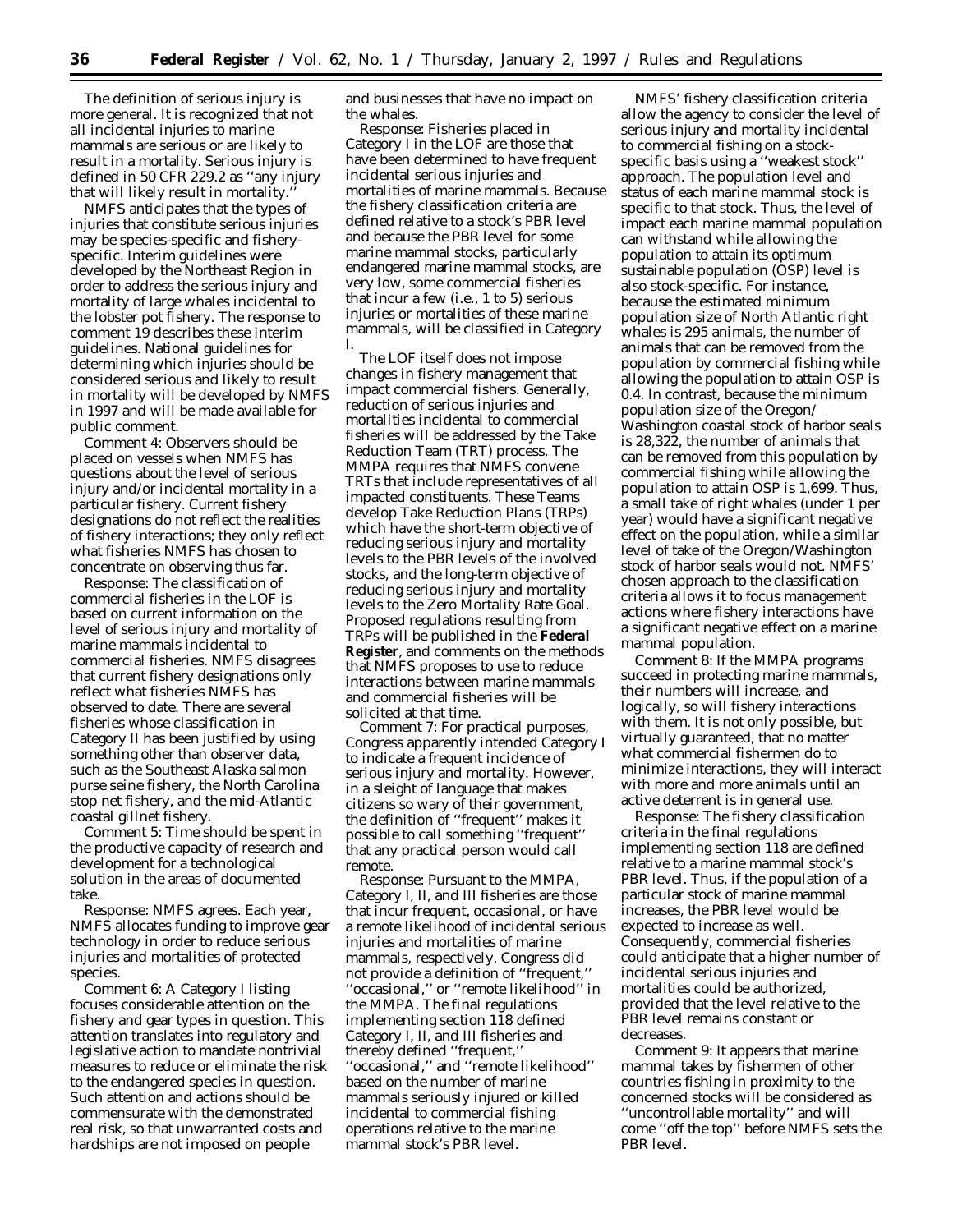*Response:* The calculation of a PBR level for transboundary marine mammal stocks was considered on a case-by-case basis. General guidelines for migratory and non-migratory stocks were developed but were not applied in those instances where the guidelines were inconsistent with what is known about the biology of the marine mammal stock of concern. For migratory stocks, PBR level calculations are generally based upon the portion of the stock found in waters under U.S. jurisdiction or the proportion of the year that a migratory stock spends in waters under U.S. jurisdiction, and mortalities from foreign fisheries were generally included in the estimate of total mortality but not in the estimate of mortality incidental to U.S. fishing operations. For non-migratory stocks, the PBR level was calculated based on the abundance estimate of the stock residing in U.S. territorial waters and the Exclusive Economic Zone (EEZ). Restricting PBR level calculations in such a manner was considered appropriate because NMFS can only regulate incidental mortality and serious injury with respect to fishing activities under U.S. jurisdiction. Mortality and serious injury incidental to foreign fishing operations outside the U.S. EEZ generally do not affect the status of the stock (strategic vs. non-strategic) and are not included in the estimate of fishing mortality; thus, incidental takes of marine mammals by foreign fishing vessels should not affect the classification of U.S. commercial fisheries and will not affect the ability of U.S. commercial fishers to compete with foreign fishers.

# *Comments on Fisheries in the Northeast Region*

# Comments on the Gulf of Maine Mackerel Trawl Fishery

*Comment 10:* The commenter questioned NMFS' allegation that significant effort is not expected in the Gulf of Maine mackerel trawl fishery. As fisheries are coming under effort restrictions for groundfish in the Gulf of Maine, more effort is likely in herring and mackerel fisheries, as these stocks are more abundant. Although this fishery may not merit a separate listing from the combined trawl fishery for squid, mackerel, and butterfish, attention needs to be paid to the likely increase in effort.

*Response:* Since a new listing for the Atlantic squid, mackerel, and butterfish trawl was created in the 1996 LOF, the listing for the Gulf of Maine mackerel trawl fishery is duplicative and has been deleted in the 1997 LOF. The squid,

mackerel, butterfish trawl fishery is retained in Category II in the 1997 LOF. NMFS anticipates that additional information on effort in this fishery will be available from fishing vessel and dealer logbooks. NMFS agrees that there is potential for expansion of the mackerel trawl fishery since the stock is currently considered underexploited. However, because the economic viability of this fishery is uncertain, effort may not increase appreciably in the near future.

Fishers who hold a Federal permit for the squid, mackerel, butterfish fishery will be registered automatically under the new integrated registration system. Fishers who participate in the state component of this fishery must obtain registration materials from NMFS and must submit the completed registration and a \$25 fee to be authorized under the MMPA (see instructions under Registration).

Comments on the Finfish Aquaculture Fishery

*Comment 11:* Harbor seals should be added as interacting with the Finfish Aquaculture Fishery.

*Response:* The addition of harbor seals as an interacting stock is due to the entanglement of harbor seals in aquaculture pens. NMFS has no further information to indicate any marine mammal stocks other than harbor seals interacting with this fishery during the 1990–1994 period.

## Offshore Monkfish Bottom Gillnet Fishery

*Comment 12:* The offshore monkfish bottom gillnet fishery should be divided into components of the Northeast Multispecies sink gillnet fishery and the U.S. Mid-Atlantic coastal gillnet fishery.

*Response:* NMFS agrees. This change will impact several vessels that were using sink gillnet gear but were not required to be permitted under the Multispecies Fishery Management Plan (FMP) because they were targeting monkfish and/or dogfish, which are not currently included under the Multispecies FMP. Monkfish was listed as a target species in the 1996 LOF for the Northeast Multispecies sink gillnet fishery but not for the Mid-Atlantic gillnet fishery. Fishers who hold a Federal permit for the multispecies sink gillnet fishery will be registered automatically under the new integrated registration system. Fishers who target only monkfish and do not have a Federal multispecies permit must obtain registration materials from NMFS and must submit the completed registration and a \$25 fee to be authorized under the

MMPA (see instructions under Registration).

*Comment 13:* It was not reflected in the proposed LOF that any interactions between the offshore monkfish bottom gillnet fishery and marine mammals were recorded in the course of observation from the observer program, nor were anecdotal reports provided. Why is the monkfish bottom gillnet fishery being subjected to the requirements of the MMPA? If there have been reports of interactions with marine mammals in the course of the fishing operations of the sink gillnet dogfish and monkfish fisheries, then these reports should be presented in the **Federal Register** as sufficient to classify them as the proposed rule states. Without that documentation, this fishery is being classified for unjust and unsound scientific reasoning until such fact and proof come forward.

*Response:* NMFS recognizes that quantitative information was not provided in the proposed LOF in support of the combination of the offshore monkfish bottom gillnet fishery with the New England multispecies sink gillnet fishery in Category I or with the U.S. mid-Atlantic coastal gillnet fishery in Category II, depending on the geographic location in which the fisher operates. As indicated in the proposed LOF, the offshore monkfish bottom gillnet fishery should be combined with the New England multispecies sink gillnet fishery or the U.S. mid-Atlantic coastal gillnet fishery, primarily because the offshore monkfish gillnet fishery uses tied-down sink gillnet gear, which is similar to the gear type used for flounder in the multispecies fishery, and thus, is an extension of current fisheries already in existence and is not a separate fishery. Vessels occasionally set strings of nets for monkfish in the same area and on the same trip as strings of nets set for groundfish. Thus, because the gear is similar, there is no practical distinction between the fisheries.

Comments on the Classification of the Lobster Pot Fishery

*A. Comments regarding the data used to classify the fishery.*

*Comment 14:* What is the definition of ''serious injury'' as it pertains to the lobster pot fishery classification and who determines whether the injury was serious?

*Response:* See response to comment 3 regarding the definitions of ''injury'' and ''serious injury'' under 50 CFR 229.2.

National guidelines for determining what constitutes a serious injury have not been established. The Atlantic Scientific Review Group (SRG), which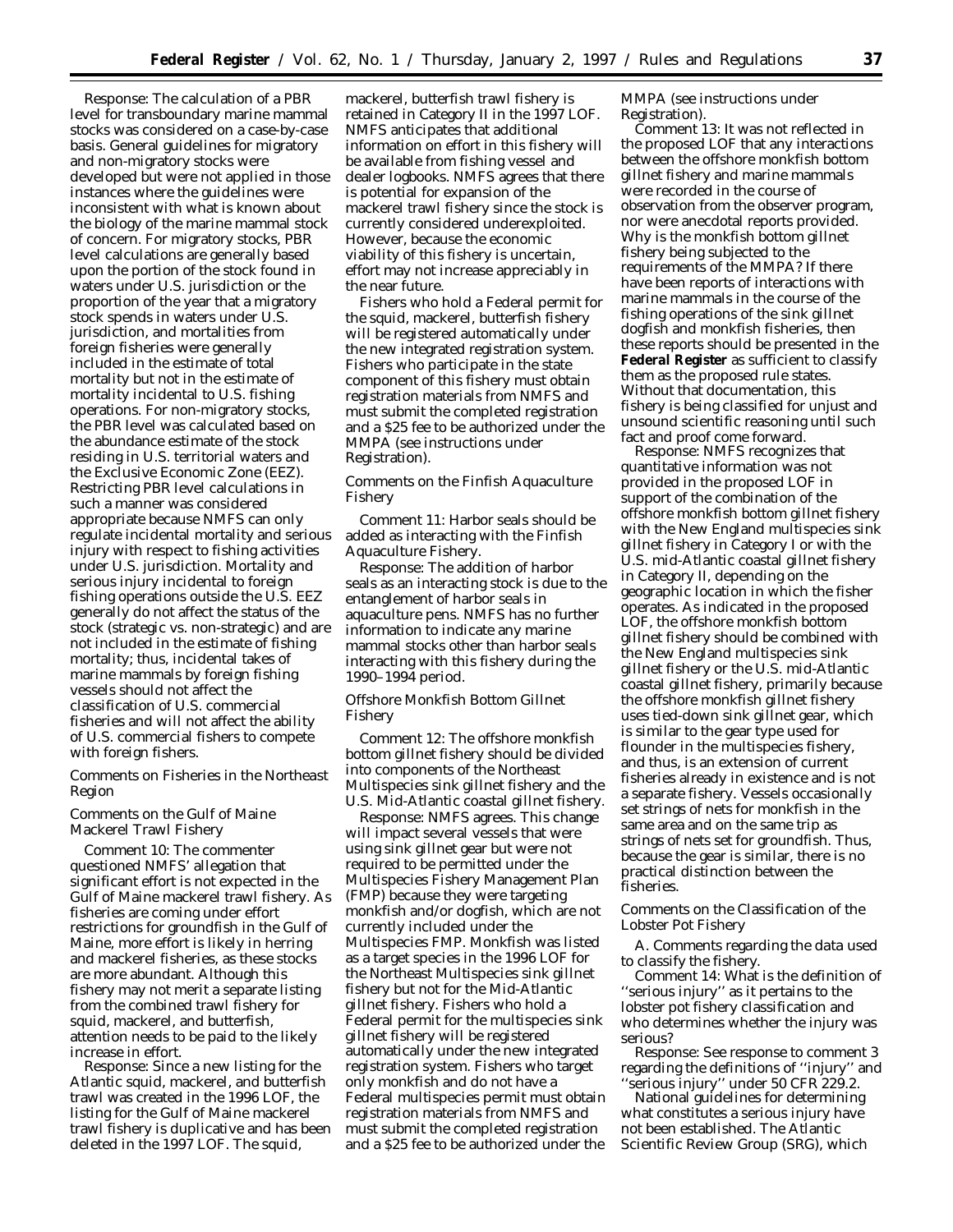advises the agency on the science used by NMFS to manage marine mammals in the Atlantic Ocean, recommended that all instances where marine mammals are released alive from fishing gear be considered serious injuries until documentation to the contrary has been produced.

In the absence of national guidelines and because interim criteria for serious injury were urgently needed to address the impact of the lobster pot fishery to right and humpback whales, the Northeast Region utilized interim criteria for determining what constitutes a serious injury to large whales. The criteria developed by the Northeast Region and used in the classification of the lobster fishery were not as conservative as the Atlantic SRG has recommended.

According to the definition of injury, animals entangled in fishing gear, or released with gear trailing, are considered injured. For the analysis of the level of impact incidental to the lobster pot fishery, an injury was considered serious if it met any of the following criteria: (a) Entanglement did or could interfere with feeding (e.g., cinching loop around snout or gear through baleen); (b) entanglement did or could interfere with mobility (e.g., whale anchored, flippers pinned, flukes weighed down, gear apparently preventing whale from getting to the surface to breathe); or (c) entanglement resulted in substantial wounds (e.g., deep cuts, tendon/ligament or bone damage), that may result in loss of appendages or debilitating infection. A secondary consideration used in the analysis was whether the growth of a juvenile animal could cause further injury by a cinching entanglement on any part of its body as it increased in size.

In some cases, records of serious injury entanglements used for this analysis described whales which were disentangled. In cases of significant entanglements, the injuries were considered serious unless NMFS could confirm with reliable information that the whale was completely freed of gear, and that the whale did not incur residual serious injuries.

If necessary, these guidelines will be changed to ensure consistency with the national guidelines.

*Comment 15:* The lobster fishery was placed in Category I because of one entanglement of a right whale in 26 years. Because this constitutes a rare interaction, it is inappropriate to place this fishery in Category I.

*Response:* NMFS disagrees that the interaction between northern right whales and the lobster pot fishery should be considered rare. The lobster fishery was placed in Category I in the proposed LOF based on 1 serious injury or mortality of a northern right whale in 5 years. This animal was first seen entangled in lobster gear on December 21, 1993, and stranded dead in July of 1995. In addition, since the publication of the proposed LOF, NMFS identified a second record (July 9, 1993) as a serious injury of a right whale in lobster pot gear. Thus, the placement of the lobster pot fishery in Category I in this final LOF is based on two mortalities or serious injuries of right whales, one that was first seen on 12/21/93 and a second that was first seen on 7/9/93 (see Table 1).

NMFS considered only data from 1990 to 1994 in this analysis. NMFS used 21 records of serious injury and mortality incidental to the lobster fishery for this analysis (see Table 1). Of the records NMFS considered suitable for this analysis, lobster pot gear was responsible for the serious injury or mortality of two right whales, 9 humpback whales, and 7 minke whales. In addition, NMFS has records of two additional humpback whales and one minke whale that could be seriously injured; these records are currently under evaluation. NMFS also has records of 25 other whale entanglements collected between 1990 and 1994 that were excluded from this analysis due to insufficient information on gear type, species identification, or degree of injury. It is likely that some percentage of those entanglements represent serious injury and/or mortality due to entanglement in lobster gear.

NMFS is using opportunistic data to classify the lobster pot fishery. Opportunistic reports provided by sources such as NMFS, the New England Aquarium, and private citizens cannot be extrapolated to provide a total estimate of serious injury and mortality incidental to this fishery. The true level of incidental serious injury and mortality incidental to this fishery is unknown but may be higher than that reported here.

The total observed serious injury or mortality of right whales incidental to the lobster pot fishery for 1990 to 1994 is 0.4 animals per year; the PBR level for the northern right whale stock is 0.4 animals. Thus, because the total fisheryrelated incidental mortality and serious injury for all commercial fisheries is above 10 percent of the PBR level for this stock, and because the average take for the past 5 years is greater than or equal to 50 percent of the PBR level (2 animals in 5 years equals 0.4 animals per year; this is equivalent to the PBR level for this stock), placement in Category I is justified, based on impact to northern right whales.

In addition to the serious injury and mortality of northern right whales incidental to the lobster pot fishery, 11 humpback whales were seriously injured or killed by lobster pot gear between 1990 and 1994. This level of serious injury and mortality of humpback whales averages to 1.8 animals per year, which represents 19 percent of the PBR level for that stock (PBR level = 9.7). This level of incidental serious injury and mortality would justify placement of the lobster pot fishery in Category II. In addition to the records of serious injuries and mortalities of large whales in lobster gear used in this analysis, NMFS has data which show that large whale (right, humpback, minke) entanglement in U.S. lobster gear has occurred historically and has continued since 1994, which is the last year of data used in this analysis.

Refer to the response to comment 7 for a discussion of the stock-specific approach of the fishery classification criteria.

TABLE 1: NMFS RECORD OF SERIOUS INJURY AND/OR MORTALITY OF LARGE WHALES INCIDENTAL TO THE GULF OF MAINE, U.S. MID–ATLANTIC LOBSTER TRAP/POT FISHERY FOR 1990–1994\*

| Date<br>Sighted** | <b>Species</b>                 | Sighting Location | Description of gear and evidence of serious injury/mortality                                                                                                                                                                                                                                                                                                                | Outcome***      |
|-------------------|--------------------------------|-------------------|-----------------------------------------------------------------------------------------------------------------------------------------------------------------------------------------------------------------------------------------------------------------------------------------------------------------------------------------------------------------------------|-----------------|
| 7/9/93            | North Atlantic right<br>whale. | Georges Bank      | Lobster buoy, warp, swivel plus swordfish driftnet; tail of juve-<br>nile cut 8" on both sides from lobster line; partially healed<br>and re-cut by net; wrapped in net; partially disentangled 7/9<br>driftnet fisher; remainder removed<br>8/7<br>bv<br>bv<br>disentanglement team ; re-sighted 9/93 in NY in shallow<br>water; presumed dead from entanglement injuries. | Serious injury. |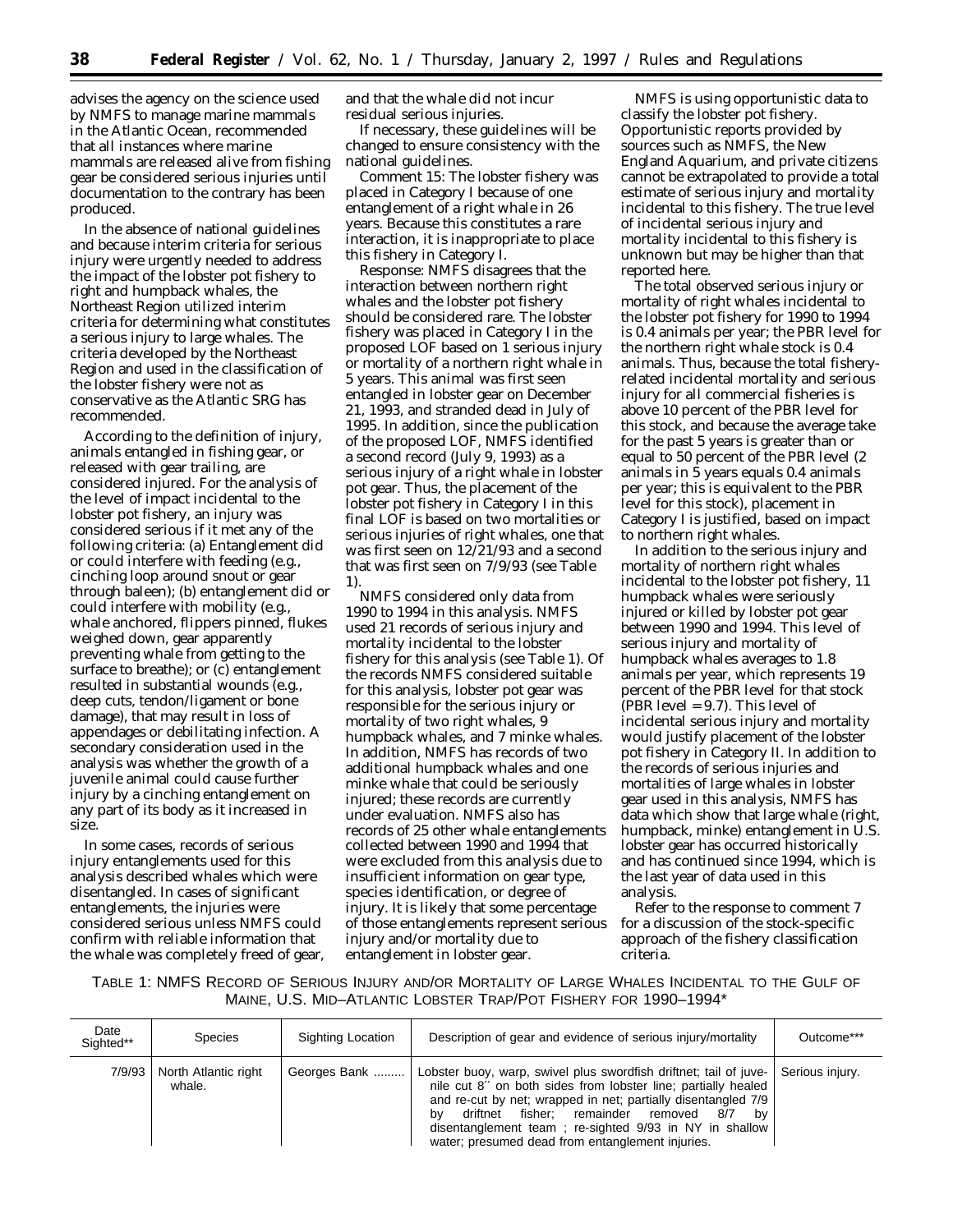# TABLE 1: NMFS RECORD OF SERIOUS INJURY AND/OR MORTALITY OF LARGE WHALES INCIDENTAL TO THE GULF OF MAINE, U.S. MID–ATLANTIC LOBSTER TRAP/POT FISHERY FOR 1990–1994\*—Continued

| Date<br>Sighted** | <b>Species</b>                 | Sighting Location | Description of gear and evidence of serious injury/mortality                                                                                                                                                                                                                                                                                          | Outcome***      |
|-------------------|--------------------------------|-------------------|-------------------------------------------------------------------------------------------------------------------------------------------------------------------------------------------------------------------------------------------------------------------------------------------------------------------------------------------------------|-----------------|
| 12/21/93          | North Atlantic right<br>whale. | Georgia           | Lobster trap trawl rig (line with secondary lines spliced in per-<br>pendicularly); mostly floating poly line, also sinking poly/da-<br>cron line w/wooden toggle; green poly groundline imbedded<br>3" into bone at right flipper insertion & through baleen; 6-8<br>wraps around flipper; dark warp on back; juvenile; stranded<br>dead 7/95 in RI. | Serious injury. |
| 4/10/90           | Humpback whale                 | Massachusetts     | Lobster gear; fisher observed free-swimming whale dragging<br>hundreds of yards of gear and cut most off.                                                                                                                                                                                                                                             | lnjury+.        |
| 6/18/90           | Humpback whale                 | Massachusetts     | Flipper of free-swimming whale entangled in lobster warp;<br>trailing blue and orange float; may have had line through<br>mouth.                                                                                                                                                                                                                      | Serious injury. |
| 7/4/90            | Humpback whale                 | New Hampshire     | Lobster line & orange buoy; whale may have shaken some of<br>the pots; juvenile; last seen trailing buoy.                                                                                                                                                                                                                                             | Serious injury. |
| 8/1/91            | Humpback whale                 | Massachusetts     | Gillnet, lobster (including pot) & tuna gear, grappling hook;<br>trailing 50' of netting; gear around mouth & tail; emaciated &<br>tired; could not swim with tail; freed 8/11/91 by<br>disentanglement team; juvenile; in bad shape; sighted over<br>next week swimming slowly.                                                                      | Serious injury. |
| 8/24/91           | Humpback whale                 | New York          | Lobster trap trawl rig; at least 12 pots & 2 high-flyers; lobster<br>line over flipper and fluke,; swimming impaired/atypical; dis-<br>tressed/labored breathing; mostly stayed just below surface;<br>heading toward land; juvenile animal; disentangled.                                                                                            | Serious injury. |
| 10/3/91           | Humpback whale                 | Massachusetts     | Lobster trap trawl w/2 buoys; line tight around tail; free-swim-<br>ming; not in immediate danger but close to shore; cut free<br>by local lobsterman (not his gear) & headed out to see; un-<br>known whether trailing gear; juvenile.                                                                                                               | $Injury+$ .     |
| 4/22/93           | Humpback whale                 | New Hampshire     | Lobster line around tail stock & flukes; whale thin; unknown if<br>gear trailing; probably same whale freed by disentanglement<br>team on 4/24/93; thin and weak; some healing around line;<br>juvenile animal.                                                                                                                                       | Serious injury. |
| 6/13/93           | Humpback whale                 | New Hampshire     | Pot warp wrapped around flippers & body; some bleeding on<br>right; line trailing; calf of the year; fresh wounds.                                                                                                                                                                                                                                    | Serious injury. |
| 8/11/93           | Humpback whale                 | Maine             | Lobster & sink gillnet; reported by lobsterman; gear over back<br>& through mouth; anchored; partially disentangled by diver;<br>left gear through mouth at hinge; whale swam away; juve-<br>nile animal.                                                                                                                                             | Serious injury. |
| 8/19/93           | Humpback whale                 | Maine             | Lobster gear in mouth & around tail stock; semi-anchored; la-<br>bored breathing/wheezing.                                                                                                                                                                                                                                                            | Serious injury. |
| 8/11/94           | Humpback whale                 | Maine             | Probable single trap lobster gear wrapped around or draped<br>over flipper; heavy density of pots in area; at least partially<br>disentangled by lobsterman (not his gear).                                                                                                                                                                           | Serious injury. |
| 6/25/90           | Minke whale                    | Maine             | Lobster gear around tail stock; line around pectoral fins and in<br>mouth; stranded alive as a result of entanglement injuries;<br>old entanglement; emaciated; heavy barnacle load; lesions;<br>tail deformed; juvenile.                                                                                                                             | Serious injury. |
| 8/16/90           | Minke whale                    | Massachusetts     |                                                                                                                                                                                                                                                                                                                                                       | lnjury+.        |
| 8/28/91           | Minke whale                    | Maine             | Lobster trap lines through mouth and around tail; lobsterman<br>found dead whale in his gear; juvenile animal.                                                                                                                                                                                                                                        | Mortality.      |
| 10/23/91          | Minke whale                    | New Hampshire     | Juvenile whale held in place by multiple lines leading to lob-<br>ster trap trawls; partially disentangled.                                                                                                                                                                                                                                           | Serious injury. |
| 8/22/92           | Minke whale                    | Maine             | Juvenile whale found floating dead; wrapped in lobster gear                                                                                                                                                                                                                                                                                           | Mortality.      |
| 9/21/92           | Minke whale                    | Maine             |                                                                                                                                                                                                                                                                                                                                                       | Mortality.      |
| 9/3/93            | Minke whale                    | New Hampshire     | Net and lobster gear around tail and trailing; labored/struggling                                                                                                                                                                                                                                                                                     | Serious injury. |
| 7/2/94            | Minke whale                    | Maine             | Lobster lines (3 pair traps involved); line through mouth; one<br>line around lower jaw; chafing on tail; whale brought up<br>dead with traps.                                                                                                                                                                                                        | Mortality.      |

\*In addition to these 21 reports, NMFS also received 25 records of large whale entanglement for the 1990–1994 period that were excluded from this analysis due to insufficient information on degree of injury, gear type, or species identification. It is likely that some percentage of these entanglement records represent serious injury or mortality due to lobster gear. The 25 records that were excluded include right, humpback, minke, fin, and unidentified whales.

\*\*\* The date sighted and location provided in the table are not necessarily when or where the serious injury or mortality occurred; rather, this information indicates when and where the whale was first seen entangled in the gear that ultimately resulted in serious injury or death to the animal. Recent records indicate that the difference between these two points can be substantial for both time and location.

\*\*\*See response to comment 19 for a description of the guidelines used to determine what constituted a serious injury with respect to large whale takes in this fishery.

+ This injury may constitue a serious injury. NMFS is evaluating these records to determine the extent of the injury and whether it should be considered a serious injury.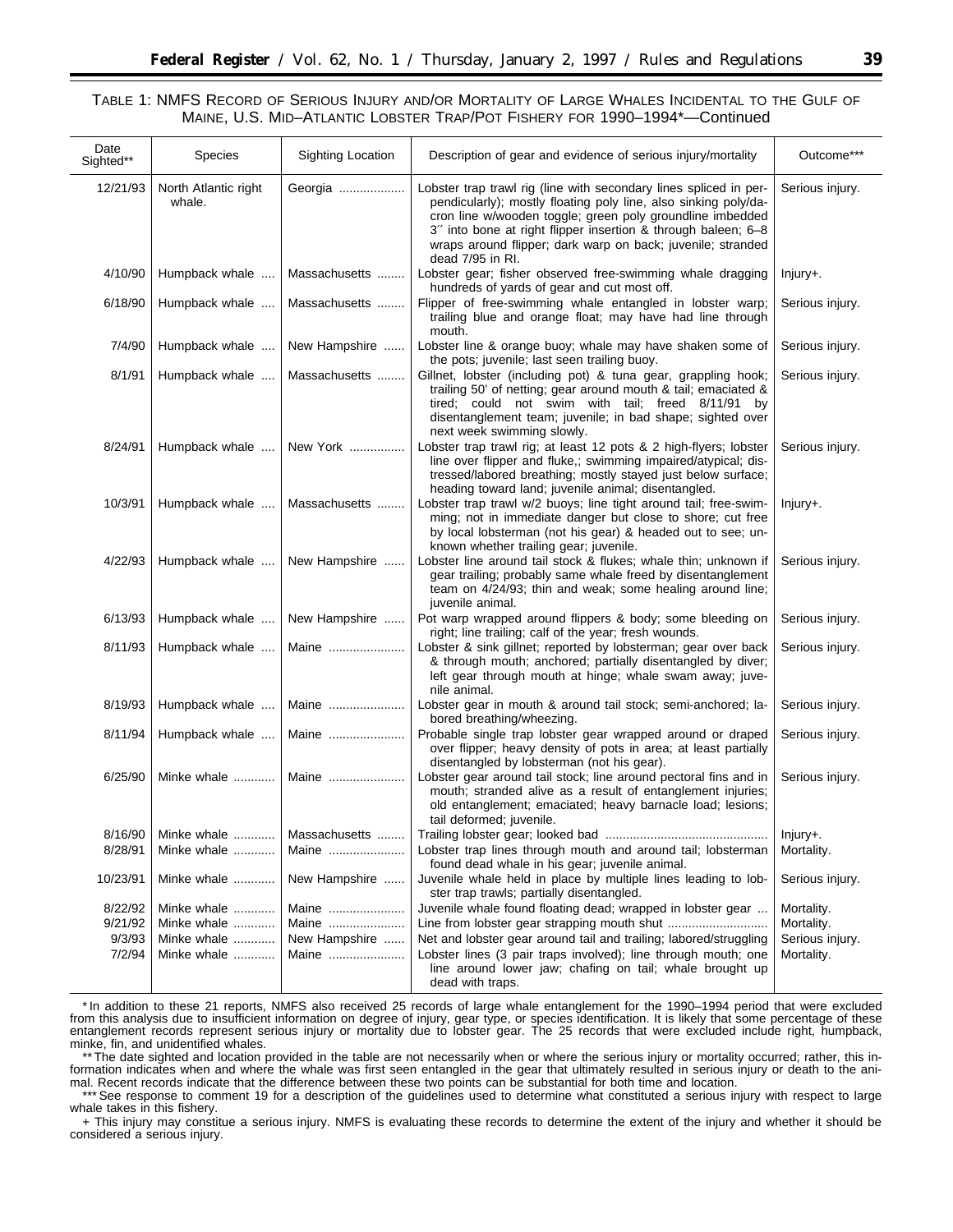*Comment 16:* The commenter included a list of entanglements and indicated that it is inappropriate to propose to reclassify the lobster pot fishery based on the one right whale entanglement because the gear cannot be traced to the lobster fishery. The gear recovered from the animal in question was identified as ''unidentified line''.

*Response:* The list to which the commenter refers was a draft list that was not prepared by NMFS. Information provided to NMFS by public commenters is very helpful but cannot be used to justify the placement of a fishery in a specific category in the LOF until the information has received scrutiny and approval by NMFS scientific, management, and headquarters staff.

The whale that the commenter refers to was sighted on December 21, 1993, off Georgia. When the gear was first removed from the whale, it was described as lobster gear, although it consisted only of line and a wooden toggle. When the gear was transferred to and examined by NMFS, this initial assessment was confirmed based on the type of line and arrangement of knots and splices. Since the publication of the proposed LOF, the gear has been examined and the assessment confirmed by a lobster industry representative. Consequently, the final reclassification of the lobster fishery into Category I is based on two serious injuries or mortalities of northern right whales. As previously stated, if no right whales had been seriously injured or killed, a classification in Category II would be justified based on the 9 serious injuries or mortalities of humpback whales and 6 serious injuries or mortalities of minke whales.

*Comment 17:* The commenter questions the statistical validity of the calculations by which the conclusion was reached that the lobster fishery exceeded the threshold limits for Category I. Because of the small numbers involved, a statistically valid analysis would indicate that there is a very high probability that the lobster fishery does not exceed the threshold for Category I.

*Response:* A statistical analysis of this data is not necessary, because the reported serious injury and mortality of two right whales in 5 years (1990–1994) results in a minimum average annual level of serious injury and mortality of 0.4 per year  $(2/5 = 0.4)$ . Fisheries placed in Category I are those that have incidental serious injury and mortality of a particular stock of marine mammals that is greater than or equal to 50 percent of the PBR level for that stock. In the case of right whales, PBR level =

0.4, so 50 percent of the right whale PBR level = 0.2. Because two serious injuries or mortalities of right whales were reported in this fishery during 5 years, the minimum serious injury/mortality level of 0.4 right whales per year qualifies the lobster fishery as a Category I fishery.

*Comment 18:* The commenter indicated that it was inappropriate to classify the New England lobster pot fishery based on the recovery of pot gear from a right whale in waters off Georgia.

*Response:* Although the entangled right whale was first sighted swimming off Georgia, the initial location of entanglement cannot be determined. The whale was identified as an individual that, in addition to using the calving grounds off Georgia and Florida, has also been seen in Cape Cod Bay and in the Bay of Fundy. Whales have been known to swim great distances trailing gear.

*Comment 19:* NMFS was very conservative in its use of entanglement reports and this may result in an underestimate of the entanglement rate.

*Response:* NMFS agrees that the rate of annual serious injury and mortality determined through stranding and other reports probably underestimates the total level of serious injury and mortality that occurs incidental to this fishery. NMFS uses stranding and other reports to provide a minimum rate of serious injury and mortality incidental to particular commercial fisheries. This minimum rate cannot be extrapolated to a total estimate of annual serious injury and mortality.

*Comment 20:* Given the size of the lobster pot fishery and the very few reports of any interaction with whales over a twenty-six year period, logic would dictate that the lobster fishery is best described as having a remote likelihood of interaction. In reality, given all the lines that have always been present in the water for all these years, and the total lack of any significant interaction with whales, we believe the lobster fishery has been a very friendly neighbor to the whales.

*Response:* See response to Comment 15.

*Comment 21:* Most experts on whales do not believe that the lobster fishery merits a Category I designation. While some may voice concern with regard to vertical buoy lines going to the surface, they admit that the entanglement possibility is a rare occurrence. They also cannot explain how a whale can get entangled in such line.

*Response:* See response to comment 15.

*Comment 22:* Whale watch boat captains report that they have seen schools of whales ''feeding'' and ''frolicking'' among buoy lines and have never seen one become entangled.

*Response:* NMFS appreciates the reports that are received from whale watch boat captains, as they may provide information on relative seasonal distribution of the animals. The observation provided by the commenter documents that whales are known to use areas where lobster gear is fished. However, few of the entanglements that eventually lead to serious injury or mortality are observed at the time of initial occurrence. Many of the sightings of entangled whales either anchored in or trailing gear come from whale watch vessels, and these reports are valuable to NMFS.

See response to Comment 15 for additional discussion.

*Comment 23:* The elevation of the lobster pot fishery to Category I is supported by the information on large whale entanglements.

*Response:* NMFS agrees.

*B. Comments Regarding the Combination of the Inshore and Offshore Lobster Trap/Pot Fisheries, the Description of the Lobster Trap/Pot Fishery and the Overlap with Documented Ranges of Marine Mammals.*

*Comment 24:* The breadth and scope of the range of the lobster pot fishery is neither documented nor described in sufficient detail so as to distinguish the area of the fishery most likely to have interactions with the marine mammals of concern. Without this distinction, there is great assumption without sufficient scientific support to lump all participants and areas involved in this fishery into Category I.

*Response:* In a future LOF, NMFS may investigate whether it is possible to separate certain geographic segments of the lobster fishery relative to potential for whale entanglement. Data are not currently available to conduct this analysis. Most of the quantitative distribution surveys concentrate on shelf-edge rather than nearshore waters. Some qualitative sighting data are available in addition to historic records from whaling stations. NMFS' strategy for separating geographic segments of the lobster fishery would involve conducting an analysis of information on whether marine mammals known to become entangled in lobster gear occur in waters where and when the fishery occurs and then attempting to determine whether the rate of occurrence is sufficiently low to reduce the probability of entanglement. Many of the whale entanglements in lobster gear involve juvenile animals. Juvenile whales tend to explore inshore areas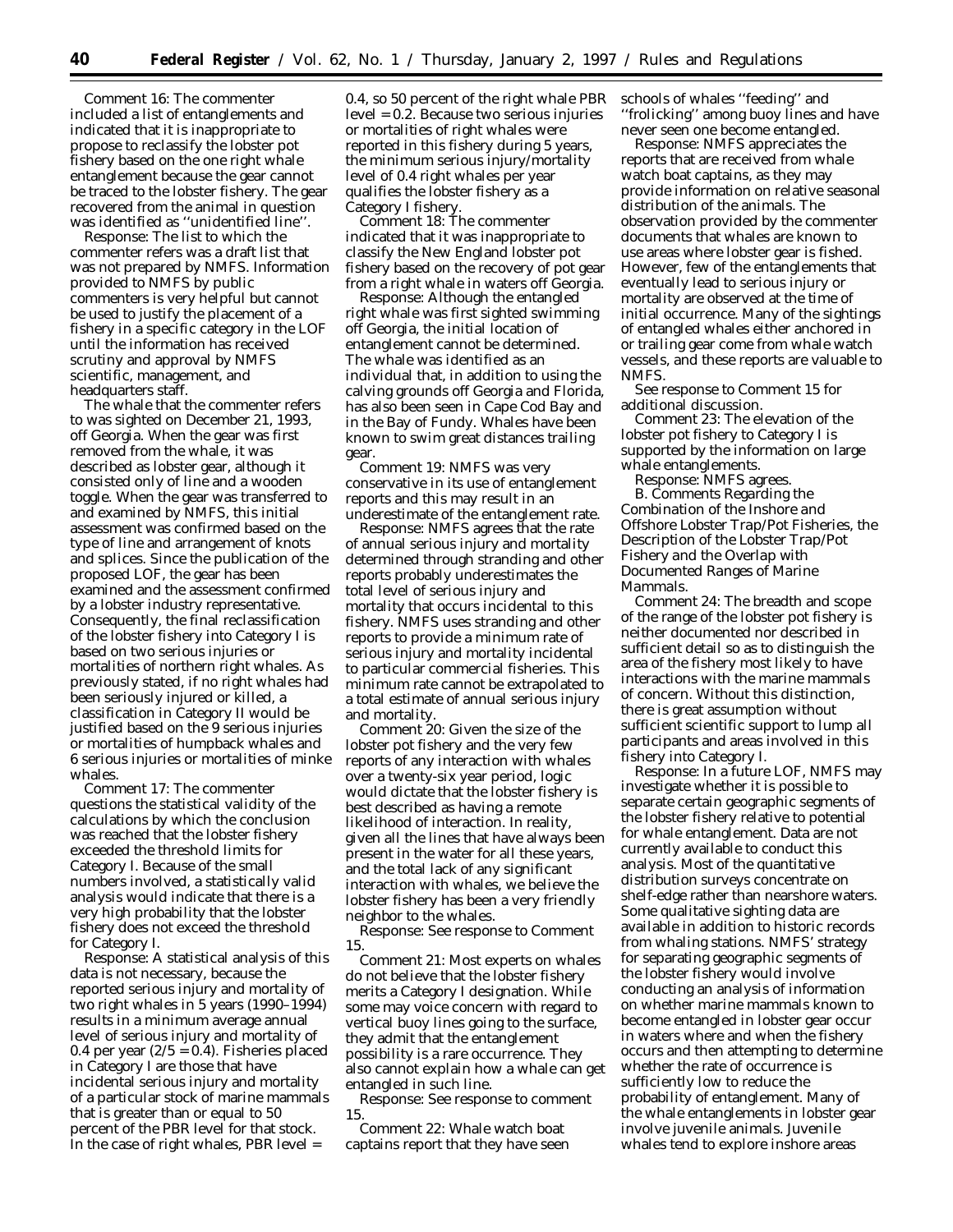and have been known to swim up into rivers (e.g., Delaware, Susquehanna, and Potomac Rivers). Humpback whales, in particular, have often been sighted feeding very close to shore and inside harbors.

*Comment 25:* A tremendously large portion of the fishery operates in near shore, shallow waters, inside the documented range of the marine mammals mentioned in the **Federal Register** notice, making this an absurd and unnecessary administrative burden on these fishermen with registration requirements.

*Response:* See response to comment 24.

*Comment 26:* The inshore and offshore components should be combined into a single fishery. The differences in gear that is used in the inshore and offshore fishery for lobster is neither significant enough to affect the potential to kill or seriously injure marine mammals, nor is the marine mammal distribution such that either inshore or offshore gear has a greater likelihood of entangling marine mammals.

*Response:* The relative potential for serious injury or mortality of marine mammals in various types of lobster gear is unknown. Very little information is available that describes the behavior of the whales which resulted in entanglement, particularly for those entanglements that occur at depth. It may be possible to separate out certain fisheries that occur in bays or sounds if it can be determined that marine mammal species that are known to become entangled in lobster gear do not occur in those areas. However, that information is not available at this time. See response to Comment 25 for additional discussion.

*Comment 27:* The proposed LOF indicated that the decision to combine the inshore and offshore lobster pot fisheries is based on ''new information received about the prosecution of the lobster fishery.'' Contrary to the implication in the **Federal Register** notice, the practical distinction between the offshore and inshore lobster pot fisheries is not based on the distinction between state waters and the EEZ. The proposed LOF is erroneous in stating that the number of pots and number and size of associated lines and surface gear increase as distance from shore increases.

*Response:* The description in the proposed LOF was intended to refer to the number of traps fished in a string and the number of traps fished per vessel, not to the total number of traps fished inshore versus offshore. NMFS recognizes that the size of the fleet that

fishes a considerable distance from shore in the EEZ is much smaller than that which fishes closer to shore in the EEZ and in state waters.

*Comment 28:* Although there are no sharp or practical distinctions between the gear types and vessel sizes used in the inshore lobster pot fishery and the offshore lobster pot fishery, there are sharp geographic distinctions that can be made, particularly in coastal New Hampshire and Maine. Because there has been only one right whale sighting inside the 100m bathymetric contour (excluding Jeffreys Ledge), the available data support a classification of Category III for the lobster fishery that occurs in the State waters of New Hampshire and Maine. In addition, although there are right whale aggregations at the Great South Channel and Cape Cod Bay/ Stellwagen Bank/Jeffreys Ledge and in the lower Bay of Fundy and Browns Bank on the Scotian Shelf, there are large areas of inshore lobster grounds in between where the data suggest that the risk of serious injury/mortality from entanglement in lobster gear is nonexistent.

*Response:* NMFS disagrees with the commenter's interpretation of right whale distribution. More than one right whale has been sighted inside the 100m contour. Although concentrations of right whales apparently only exist in certain areas of the Gulf of Maine, the whales likely transit many of the other areas at some point while moving between concentration areas. Information from satellite tracking indicates whales may cover large distances over short periods of time. See response to Comments 24 and 26 for discussion of geographical separation of the lobster fishery. Absent the evidence of right whale serious injury and mortality, the evidence of humpback and minke whale mortality and serious injury from 1990–1994 in the areas of Maine and New Hampshire to which the commenter refers would support a Category II listing rather than Category III.

*Comment 29:* Due to its geographical location and fishing methods employed, a practical operational distinction separates Long Island Sound from other waters where the lobster fishery is prosecuted. To remain consistent with plans for a separate fishery management area in Long Island Sound, and because right whales, humpback whales, and minke whales do not occur in Long Island sound, the lobster pot fishery in Long Island Sound should be separated from the U.S. mid-Atlantic Inshore Lobster Trap/Pot fishery and identified as a separate fishery in Category III. It makes no sense to have inshore Long

Island Sound lobster pot fishermen from Connecticut or New York comply with the same registration requirements as imposed on lobstermen who actually fish in New England waters inhabited by endangered cetaceans. Specifically, lobstermen fishing exclusively in the waters of Long Island Sound west of a line running from Watch Hill, RI, to Orient Point, NY, should be excluded from the Category I designation.

*Response:* See response to Comments 24, 25, and 26. NMFS does not have good information on the extent to which whales use Long Island Sound. However, humpback, minke, right, and fin whales have been sighted inside the line mentioned by the commenter. Most sighting surveys conducted in the western U.S. Atlantic Ocean did not cover inshore waters such as Long Island Sound, Delaware Bay, and Chesapeake Bay; rather, effort was concentrated on the continental shelf. NMFS may consider a geographic separation of the lobster fishery in a future LOF.

*Comment 30:* The lobster pot fishery should be restricted in areas of New England where endangered whales feed and mate. Recategorizing the territory that the whales inhabit from Category III to Category I would be beneficial to the endangered types of whales. It is a tragedy when any of these whales are entangled in trap lines, and enough have died already.

*Response:* Reclassification of the lobster fishery will not result directly in additional protection for marine mammals. Any such measures will be developed utilizing other management measures such as the promulgation of regulations in order to implementat the Large Whale TRP.

## *C. Comments on the Use of Alternate Management Regimes and Monitoring Programs.*

*Comment 31:* Several commenters supported the use of monitoring systems, such as enhanced stranding and disentanglement network reporting, or additional gear marking requirements, in lieu of the implementation of an observer program for the lobster pot fishery. Other alternatives include the use of shipboard and aerial surveys to monitor fishing activity and whale distributions, particularly in critical habitat areas and known summer ranges in the northern Gulf of Maine. In addition, observer programs are unlikely to result in an increased understanding of interactions between marine mammals and lobster gear, as many entanglements may occur when the vessel is not present.

*Response:* NMFS agrees that alternatives to traditional observer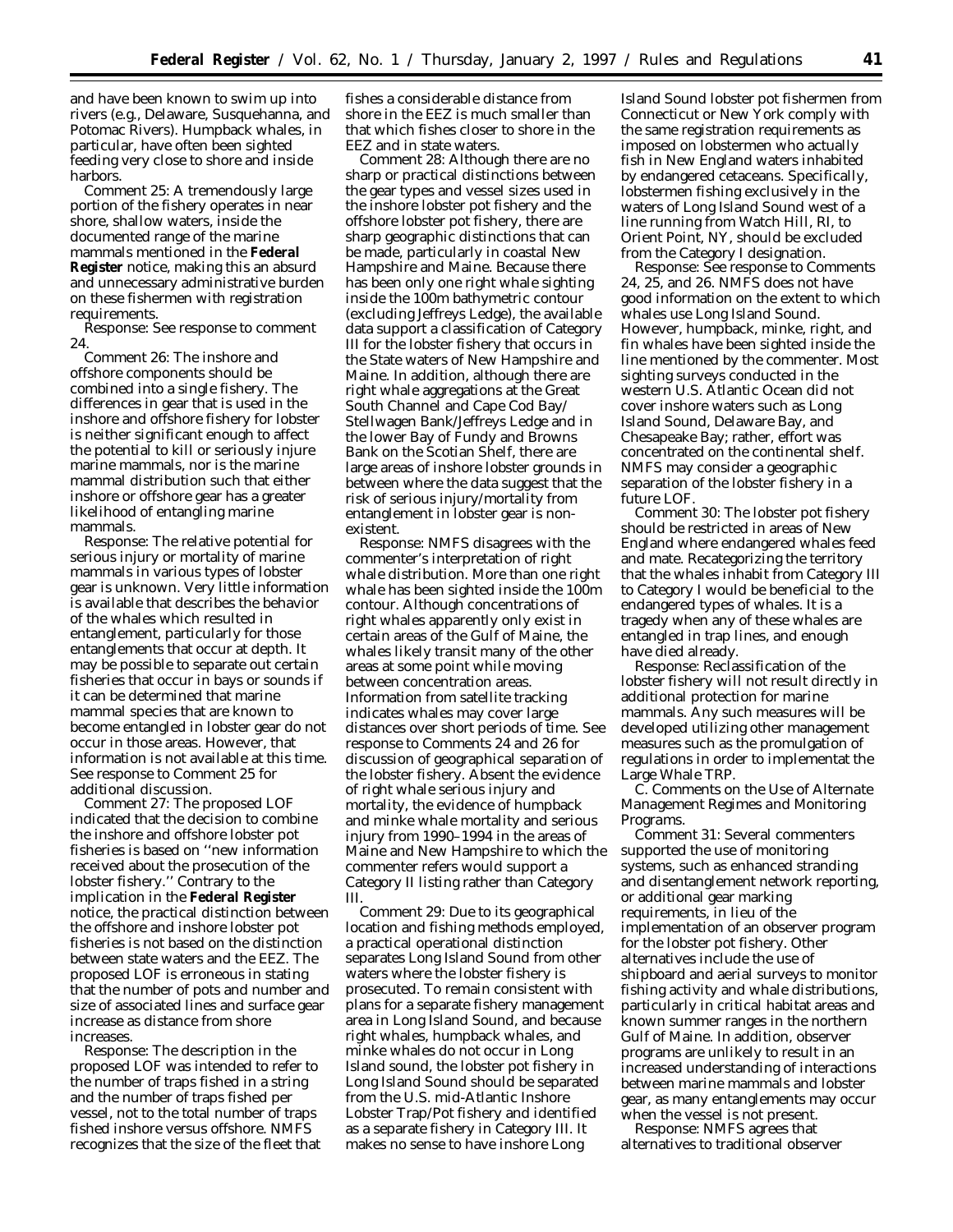programs are likely to be more effective in monitoring marine mammal serious injuries or mortalities incidental to the lobster pot fishery. Such an alternative observer program is likely to include some of the components recommended, such as aerial surveillance, enhanced reporting of entanglements, etc. Although NMFS may schedule some low level of observer coverage in this fishery, the agency anticipates that several suggestions for alternative monitoring programs may be recommended by the Large Whale TRT. This Team, which consists of representatives of the Federal government, affected state governments, environmental groups, and the affected commercial fisheries, is charged with developing the Large Whale TRP by early 1997.

*Comment 32:* NMFS should develop an approach for monitoring serious injuries and mortalities of large whales in the lobster pot fishery which allows fishermen to become partners in the effort to protect this species, rather than victims in pursuit of what may be an unattainable goal.

*Response:* NMFS agrees. Representatives of the commercial lobster pot fishery currently participate in the Large Whale Take Reduction Team, which is charged with developing a plan that will reduce incidental serious injuries and mortalities of large whales. NMFS anticipates that many thoughtful, productive methods for addressing this issue will result from these meetings.

*D. Comments on Coordinating Registration Under the MMAP with Existing State or Federal Registration Systems.*

*Comment 33:* All lobstermen required to register under the MMPA (Category I and II) should be registered via an integration of state lobster licensing lists with NMFS MMPA registration requirements. If we allow our data processing systems managers to collaborate on this issue, we can avoid an enormous redundancy in applications for, and administration of, the required permits.

*Response:* NMFS agrees. Integration of registration under the MMPA with registration in existing Federal and state permitting systems greatly reduces the amount of paperwork that must be completed by the commercial fisher and handled by NMFS. Because of the reduced paperwork burden on NMFS, an integrated system often results in a reduction or elimination of the \$25 fee otherwise required for registration under the MMPA. The NER will endeavor to integrate the registration of

the commercial lobster pot fishers with state and Federal permitting systems.

*Comment 34:* Integration of registration with the state fishery registration system of Maine will be difficult, if not impossible, because licensing issues are controlled by the Legislature and coordination would require the passage of law, and because of the expense of registering 7,000 commercial lobster fishers.

*Response:* Integration of state registration systems with registration under the MMPA would not necessarily require that individual states change their licensing practices. NMFS will work closely with the states to develop an integrated registration program that causes the least impact to the state fishery management programs while ensuring that the legislative mandates of registration under the MMPA are fulfilled.

### Comments on Other Fisheries

*Comment 35:* There has been a recent increase in effort in fishing for hagfish in the Gulf of Maine. This is a staked gear fishery that may bear monitoring for potential interactions with marine mammals.

*Response:* NMFS agrees that effort in the hagfish pot fishery has increased in New England waters and that the range of the fishery may overlap that of marine mammals known to become entangled in pot gear. Unlike the American eel fishery, the hagfish fishery in the Gulf of Maine primarily occurs in waters too deep for staked gear. The hagfish fishery uses gear that is rigged similar to lobster gear but uses barrels instead of pots. NMFS currently has no records of serious injuries or mortalities of marine mammals incidental to this fishery. NMFS expects to examine the locations and manner in which this fishery is prosecuted in order to determine whether the fishery should be proposed for reclassification based on analogy with the lobster pot fishery or other fisheries.

*Comment 36:* NMFS should pay additional attention to the proliferation of aquaculture permits in the Gulf of Maine, as some gear may pose an entanglement risk to marine mammals. For example, if top-down systems of shellfish aquaculture are used, they may pose the same types of entanglement risk that is posed by lobster gear. In addition, blue fin tuna grow-out activities should be monitored, as serious problems with entanglement of small cetaceans and pinnipeds have occurred in the deeper waters of Australia, where this technology is already in use.

*Response:* NMFS appreciates the information on the Australian tuna project. Federal bluefin tuna regulations do not currently authorize aquaculture or grow-out operations. Such activities may be conducted on a limited scale with a specific letter of authorization consistent with the Atlantic tuna regulations (50 CFR part 285) and the provisions of 50 CFR 600.745. U.S. Coast Guard and Army Corps of Engineers requirements also would apply. Depending on the scale and duration of the activity, an Environmental Assessment could be required, in which case the impacts on protected species would be assessed and public comment would be sought. The referenced pilot project is currently being examined in this regard.

*Comment 37:* The Atlantic Ocean, Caribbean, and Gulf of Mexico pelagic longline fisheries for swordfish, tuna, and sharks should be separated into three separate fisheries in the LOF. This action has been requested since 1991. Separation of the Atlantic longline fisheries would be consistent with NMFS' proposed action to separate the Oregon swordfish/blue shark surface longline fishery into the Oregon swordfish floating longline fishery and the Oregon blue shark floating longline fishery. In addition, separation of these fisheries by fishing region would facilitate establishing a standardized process for monitoring effort, estimating serious injury and incidental mortality rates, and evaluating the effectiveness of reduction methods.

*Response:* The proposed LOF for 1997 clearly indicates that the rationale for separating the two longline fisheries permitted by the state of Oregon is to remain consistent with changing state registration practices (see 61 FR 37035; especially 37038). This change was not proposed based on a change in the level of serious injury or mortality of marine mammals incidental to the fishery. NMFS will consider making changes to the LOF to parallel current state or federal fishery registration practices, as it greatly facilitates integration of state or federal fishery registration with registration in the MMAP.

At this time, there is no scientific or management reason to separate the Atlantic Ocean, Caribbean, and Gulf of Mexico pelagic longline fishery into separate fisheries in the LOF. The fishery is managed under the Atlantic Tunas Convention Act (ATCA) consistent with the recommendations of the International Committee for the Conservation of Atlantic Tunas (ICCAT), which has a very broad scope. This stems from the wide distribution of the target species in the pelagic longline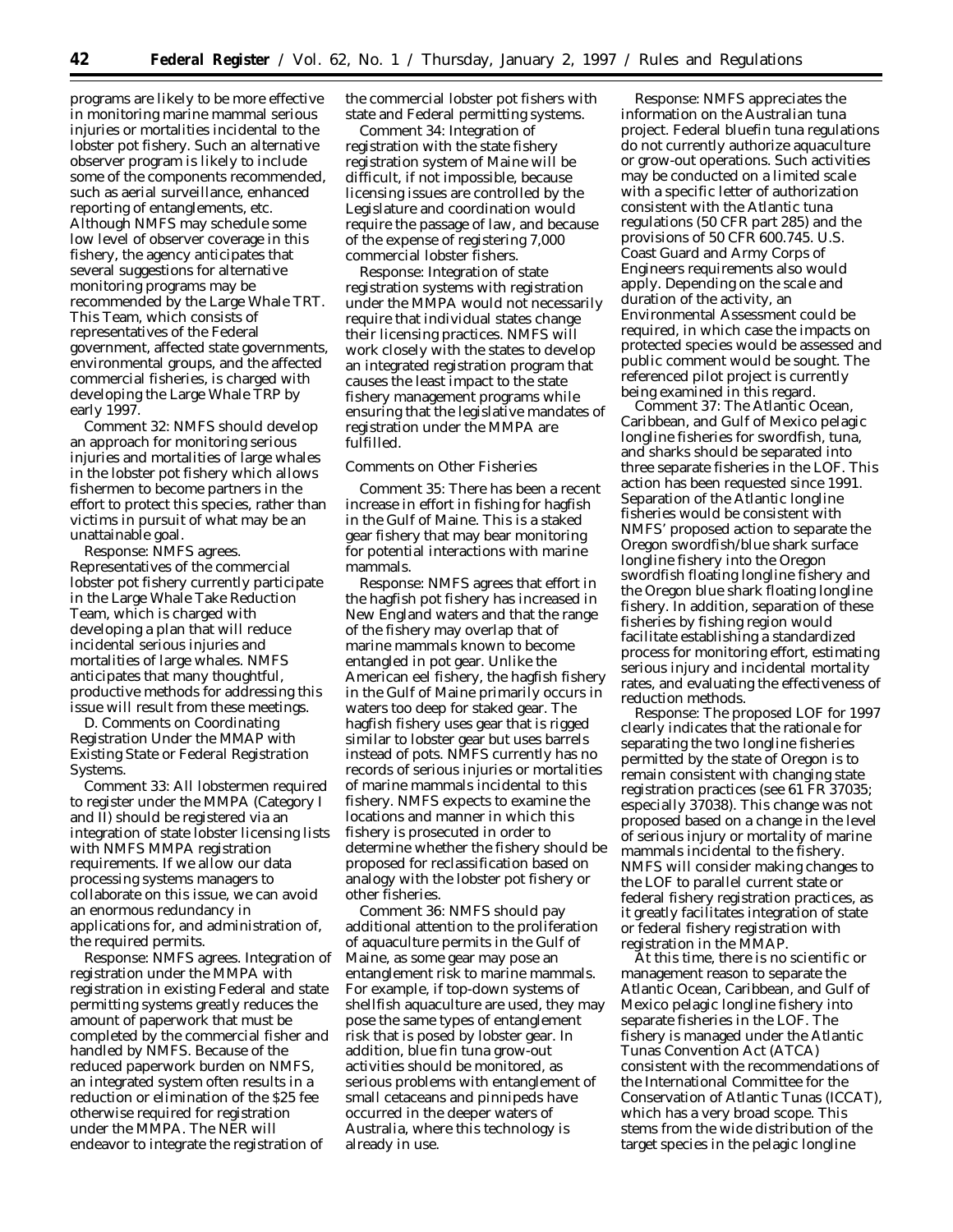fishery, which migrate seasonally between the Northern U.S. Atlantic Ocean, the Caribbean, and the Gulf of Mexico. The marine mammals incidentally seriously injured and killed in this fishery are also found across all of these areas. Although some vessels operate on a more regional basis, the fishery typically follows the target species across these different regions. Because the fishery statistics are already collected on a regional basis, dividing the pelagic longline fishery into different segments would not alter the way in which effort and take data are monitored. The TRP involving this fishery does not affect the fishery in the Gulf or Caribbean, and observers are placed onboard these fisheries to monitor target species catch for the purposes of reporting to ICCAT, regardless of the fishery's classification under the MMPA. Therefore, maintaining this as one fishery does not place undue burden upon the fishery or undue ''blame'' for marine mammal takes in a regional area. Alternatively, if the fishery was divided into three separate fisheries, many fishers would have to register under two or three different fisheries.

*Comment 38:* The category designation of the Atlantic Ocean, Caribbean, and Gulf of Mexico pelagic longline fishery should be reassessed based on more accurate information. The current classification is based on pilot whale interactions which occur when the pilot whale preys upon dead tuna. If the reported number of hooks was used for calculating this estimate, NMFS must consider that a hook in the Gulf of Mexico and a similar hook at the Grand Banks have a very different likelihood of interacting with a particular marine mammal species.

*Response:* The estimated level of effort used in determining the total estimated serious injury and mortality of marine mammals incidental to this fishery is based on the number of sets (not hooks) and is the same data set used for estimating levels of catch for target species used by NMFS to report to ICCAT. Pilot whales and other species known to interact with this fishery occur in all areas where the fishery is prosecuted. For the purpose of the LOF, it is immaterial whether the serious injury or mortality occurred as a result of predation or attempted predation or if the serious injury or mortality occurred as a result of some other action on the part of the marine mammal. New information on the level of incidental serious injury and mortality in this fishery was not provided in the draft SARs for 1996, and thus information on the level of marine

mammal serious injury and mortality in the pelagic longline fishery is unlikely to be available for the development of the proposed LOF for 1998. Constituents interested in obtaining more recent information should provide public comments on the draft SARs for 1996.

*Comment 39:* The category III designation for the Gulf of Maine, U.S. Mid-Atlantic tuna, shark, and swordfish hook and line/harpoon fishery should be reevaluated. As NMFS noted in the proposed LOF, information may be available to confirm the type of gear that entangled a humpback whale near Jeffrey's Ledge in 1995. These sources of information should be investigated.

*Response:* NMFS may revisit the classification of this fishery in the proposed LOF for 1998. At that time, NMFS hopes to have additional documentation on several entanglement records and on which segments of this fishery present an entanglement risk to marine mammals. The record to which the commenter refers documents the entanglement of a humpback whale in a bait gillnet set for live bait to be used in the tuna hand line fishery. While this entanglement could be considered an injury, NMFS determined that the entanglement did not constitute a serious injury, as the buoy line was apparently draped over the whale's flipper rather than wrapped around it.

*Comment 40:* Several of the gillnet and trap fisheries are proposed to remain in Category III in the absence of data indicating interactions, despite the fact that all of these fisheries are using gear types known to interact with marine mammals in areas where the fishing effort overlaps with marine mammal species that are known to become entangled in those types of gear. Lack of observer coverage or the extremely slow pace of data flowing from the Northeast Fisheries Science Center should not become a bar to providing monitoring of these fisheries.

*Response:* NMFS has no new information on the level of serious injury and mortality of marine mammals incidental to the majority of these fisheries at this time. New information on the level of serious injuries and mortalities of marine mammals incidental to the U.S. mid-Atlantic coastal gillnet fishery and the North Carolina inshore gillnet fishery is likely to become available by June 1997. These data will be evaluated and used, if appropriate, to propose changes to the LOF for 1998.

NMFS will reevaluate other fisheries in a future proposed LOF as data become available.

# *Comments on the Definitions of Various U.S. North Atlantic Trawl Fisheries*

*Comment 41:* While the divisions and category designations of the North Atlantic trawl fisheries are generally supported, because the Gulf of Maine, South Atlantic, and Gulf of Mexico Herring Trawl fishery may co-occur with pilot whales and may be interacting with harbor porpoise, this fishery may need to be considered for designation as a Category II fishery.

*Response:* The herring trawl fishery which is currently listed in Category III is a coastal herring trawl fishery. At this time, NMFS has no evidence indicating that marine mammals have been seriously injured or killed incidental to this fishery.

*Comment 42:* The estimated number of five vessels in the Gulf of Maine, South Atlantic, and Gulf of Mexico herring trawl fishery may not be correct, as there have been reports of a larger number of vessels fishing in the Jeffrey's Ledge area.

*Response:* No updates on the number of participants are available for this final LOF. NMFS will update the tabular listing of number of participants in each fishery and the list of marine mammal stocks involved for the proposed LOF for 1998.

# *Comments on Fisheries in the Southwest Region*

*Comment 43:* Reclassification of the California squid purse seine fishery to Category II is supported based on the increase in fishing effort, the presence of pilot whales in the area, and historical evidence of serious injury and mortality in the fishery.

*Response:* NMFS agrees. The fishery has been placed in Category II.

## Justification for the Categorization of Commercial Fisheries

The following are justifications for the final categorization of commercial fisheries into Category I, II, or III based on the classification scheme defined in the final rule implementing section 118 (60 FR 45086, August 30, 1995). Justifications are presented only for those fisheries addressed in the proposed LOF for 1997 (61 FR 37035, July 16, 1996).

# *Commercial Fisheries in the Atlantic Ocean*

## U.S. Atlantic Tuna Purse Seine Fishery

As discussed in the proposed LOF for 1996, humpback and minke whales have been encircled by tuna purse seines. However, the whales were released and did not incur injury or mortality. Thus, no changes in the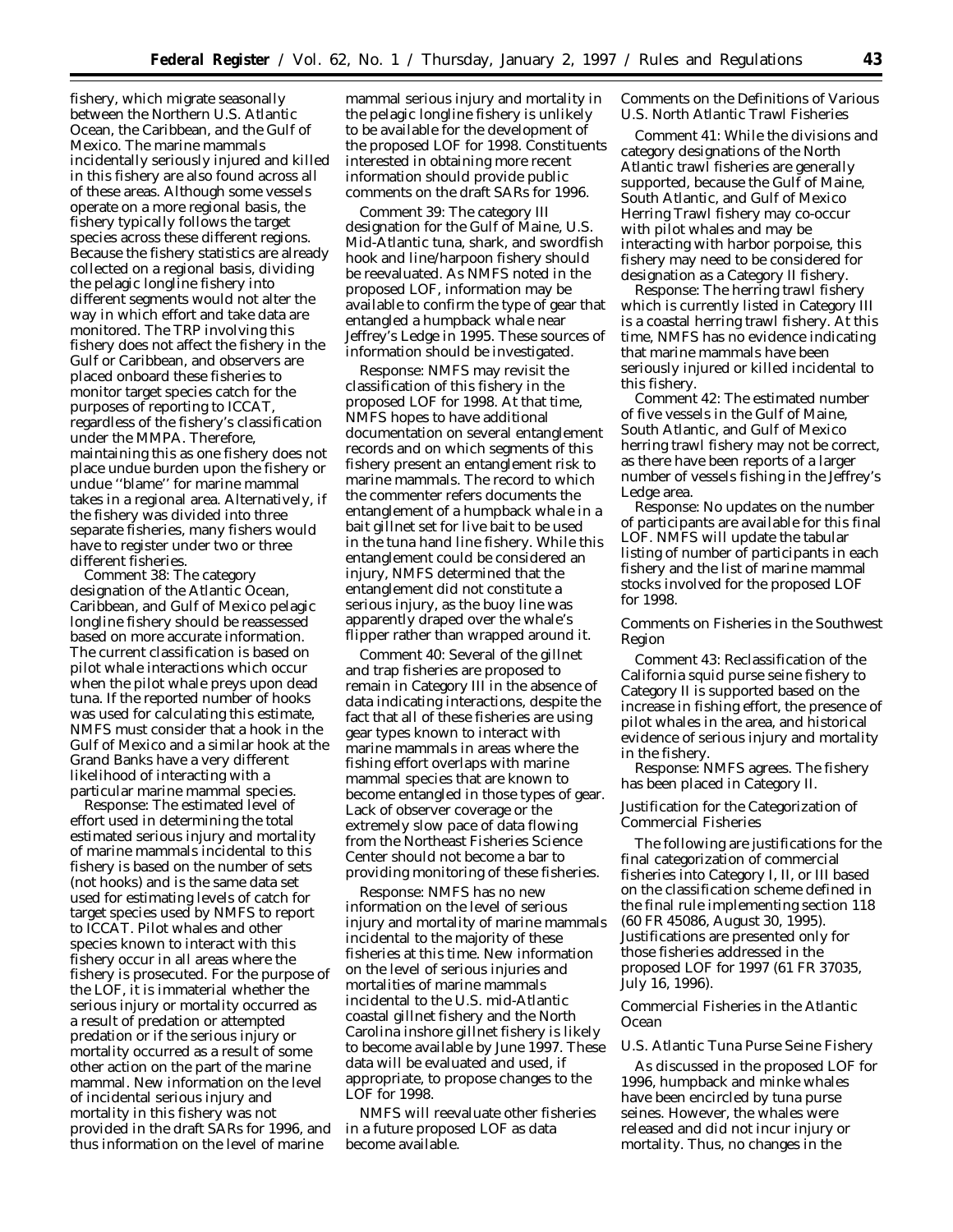classification of this fishery were proposed. In 1996, NMFS observers recorded that eight marine mammals were encircled incidental to this fishery. All animals incidentally encircled were released alive and uninjured. Since NMFS observers have recorded the encirclement of marine mammals, NMFS will carefully monitor this fishery to determine why marine mammals are being encircled, and will propose that the fishery be reclassified if serious injuries or mortalities become a concern.

This listing replaces a listing for the bluefin tuna purse seine fishery, which had been inadvertently omitted, and is made more general to include additional target species such as yellowfin tuna.

#### Gulf of Maine Mackerel Trawl Fishery

This fishery is a Category III state fishery that uses similar gear to target the same species as targeted in the Atlantic squid, mackerel, and butterfish trawl fishery. A separate listing of the Gulf of Maine mackerel trawl fishery is duplicative of the Atlantic squid, mackerel, butterfish trawl listing and is hereby deleted from the LOF. Commercial fishers participating in the state fishery for mackerel should, therefore, register under the MMPA as a Category II fishery (see information under Registration).

#### Finfish Aquaculture Fishery

NMFS has received four reports of harbor seal serious injury and mortality incidental to this fishery between 1990– 1994. These data result in an average of 0.8 mortalities of harbor seals per year. Although the actual level of serious injury and mortality in this fishery is unknown, the reported serious injury and mortality level is less than 1 percent of the PBR level for the harbor seal. Therefore, this fishery is retained in Category III. The harbor seal (Western North Atlantic stock) is hereby added as a species which incurs injury and/or mortality incidental to the finfish aquaculture fishery.

U.S. North Atlantic Coastal Gillnet Fisheries

The southernmost boundary of the Northeast multispecies sink gillnet fishery and the northernmost boundary of the Mid-Atlantic gillnet fishery are modified to be consistent with the Multispecies Fishery Management Plan (FMP). This boundary extends south from the southern shoreline of Long Island along 72° 30′ W. Long. This change eliminates an overlap in the vicinity of Rhode Island and Martha's Vineyard.

#### Offshore Monkfish Bottom Gillnet

This fishery is divided geographically and placed with two other gillnet fisheries. The northern portion of the fishery is absorbed into the New England multispecies sink gillnet fishery in Category I and the southern portion with the Mid-Atlantic gillnet fishery in Category II. The monkfish fishery uses bottom gillnet gear that has been observed to cause mortality of marine mammals. In addition, several of the areas where bottom gillnet gear is used to target monkfish are known to be high-use areas for marine mammals.

# Gulf of Maine, U.S. Mid-Atlantic Lobster Trap/Pot Fishery

Two records of serious injury or mortality of northern right whales, 7 records of serious injury and/or mortality of minke whales, and 10 records of serious injury and mortality of humpback whales were reported in this fishery from 1990–1994. These data represent a serious injury and mortality rate of 0.4 (100 percent of PBR level) per year for right whales, 1.8 (19 percent of PBR level) per year for humpback whales, and 1.4 (7 percent of PBR level) per year for minke whales. The above rates are greater than 1 percent but less than 50 percent of the PBR level for humpback and minke whales, but greater than 50 percent of the PBR level for right whales. Therefore, this fishery is placed in Category I in the 1997 LOF.

Opportunistic reports of freeswimming or stranded animals entangled in lobster pot gear were used to justify the placement of this fishery in Category I. However, it should be noted that opportunistic reports of this type provide a minimum estimate of mortality due to a particular source. These data cannot be extrapolated to provide a total estimated level of serious injury or mortality.

Northern right whale, humpback whale, and minke whale are added as marine mammal stocks that incur injury and/or mortality incidental to the lobster trap/pot fishery.

#### Trawl Fisheries

In the proposed LOF for 1997, NMFS requested public comments on alternative definitions of the trawl fisheries in the Northeast to better reflect current fishing practices. No public comments providing additional information on the fisheries were received. In a future LOF, NMFS may propose to redefine several of the trawl fisheries according to gear type rather than target species to parallel current fishery management practices and to facilitate more efficient data analysis.

U.S. Atlantic Large Pelagics Pair Trawl Fishery

A petition to consider pair trawl gear as an authorized gear type in the Atlantic tuna fishery was denied in 1996 because the tuna stocks the fishery targets are either fully- or over-utilized at this time (61 FR 48661, September 16, 1996). Because this fishery has not been authorized under ATCA (16 U.S.C. 971 et seq.), it has been removed from the LOF. Should the fishery be authorized in the future, NMFS will review the level of serious injury and mortality that occurred incidental to this fishery between 1992 and 1996 to determine the appropriate classification in the LOF.

# *Commercial Fisheries in the Pacific Ocean*

Oregon Swordfish Floating Longline Fishery

The swordfish longline fishery is being separated from the Oregon blue shark longline fishery to ensure that registration under the MMPA remains consistent with the existing state licensing systems. This fishery will be retained in Category II.

Oregon Blue Shark Floating Longline Fishery

The blue shark longline fishery is being separated from the Oregon swordfish longline fishery to ensure that registration under the MMPA remains consistent with the existing state licensing systems. This fishery will be retained in Category II.

#### California Squid Purse Seine Fishery

No observer data are available for consideration in classification of this fishery. Between 1989 and 1995, California squid purse seine fishers reported short-finned pilot whale harassment during deterrence attempts, but there were no accounts of pilot whales being injured or killed either by deterrence or gear. The California squid purse seine fishery is currently classified as a Category III fishery. However, the Pacific Scientific Review Group, established under section 117 of the MMPA, recommended that the squid purse seine fishery be monitored with an observer program because of documentation of previous interactions between this fishery and short-finned pilot whales and a lack of current information about marine mammal mortalities and serious injuries incidental to this fishery.

Short-finned pilot whales were once common off Southern California, especially near Santa Catalina Island (Barlow et al. 1995). In early spring, short-finned pilot whales occurred in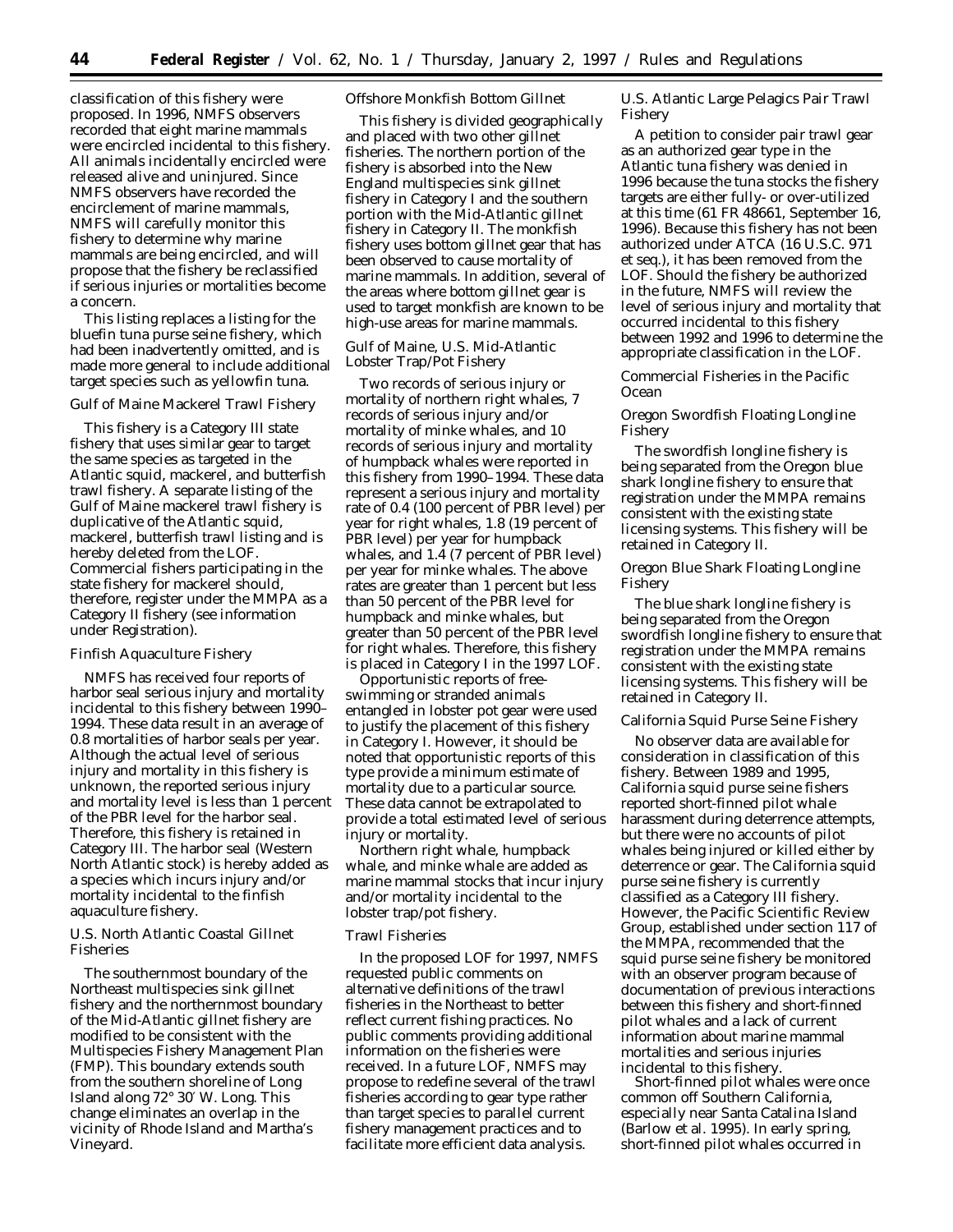inshore waters of California, coincident with the arrival of spawning squid, their main prey source. Dohl et al. (1980) estimated that a resident population of 400 short-finned pilot whales with a seasonal increase of up to 2000 individuals occurred in California waters. Short-finned pilot whales essentially disappeared from the area after the strong 1982–83 El Nino event and few sightings were made between 1984–92 (Barlow et al. 1995). However, short-finned pilot whales appear to have returned to California waters as indicated by recent sighting events and incidental mortality in the drift gillnet fishery for thresher shark and swordfish (average annual mortality = 20). Results from ship surveys in 1993 off California indicate that the estimated abundance of short-finned pilot whales in California/ Oregon/Washington is approximately 1,000 animals (NMFS unpublished data). Barlow et al. (1995) concluded that the California/Oregon/Washington short-finned pilot whale population was a ''strategic'' stock under the MMPA.

Historically, incidental mortality of pilot whales occurred in the squid purse seine fishery in southern California. Twelve pilot whales were observed and reported entangled incidental to this fishery during the 1980 season (Miller et al. 1983). Miller et al. (1983) also reported that pilot whales were occasionally shot in the squid purse fishery when lethal deterrence was legal. Heyning and Woodhouse (1994) analyzed stranding data between 1975– 90 and documented that 14 short-finned pilot whales stranded or were found floating dead (most during the late 1970s). They concluded that these pilot whales were probably incidentally killed in the squid purse seine fishery. All animals that were examined had stomachs full of market squid: none of those stranded had evidence of bullet holes, and commercial squid boats were reported to have been working those areas at the time.

Currently, the majority of the purse seine vessels that purse seine offshore California for mackerel, tuna, and anchovy (a Category II fishery) use the same gear to fish for squid in the winter off southern California (California Department of Fish and Game, unpublished data). Although the number of purse seine vessels has remained relatively stable in southern California with approximately 65 squid purse seine vessels in operation, over the last few years, squid purse seine effort and landings have increased.

The regulations implementing section 118 classify all fisheries based on the best available information on incidental mortality and serious injury of marine

mammals. In the absence of reliable information indicating the frequency of incidental mortality and serious injury of marine mammals in commercial fisheries, the Assistant Administrator will determine whether taking is ''occasional'' (Category II) by evaluating other factors such as fishing techniques, gear used, methods used to deter marine mammals, target species, seasons and areas fished, qualitative data from logbooks or fisher reports, stranding data, and the species and distribution of marine mammals in the areas.

Due to the possible increase of shortfinned pilot whales in California waters, coincidence of the fishery and shortfinned pilot whales in southern California waters, historic incidental taking in the California purse seine fishery, and impacts to the short-finned pilot whale stock from other fisheries, NMFS is categorizing the California squid purse seine fishery in Category II.

### *Other Changes to the List of Fisheries*

#### Southeastern U.S. Coastal Gillnet

The Southeast U.S. Atlantic coastal gillnet fishery is deleted from this final LOF. With the exception of certain gillnet fisheries already included separately on the LOF (e.g., Gulf of Maine, Southeast U.S. Atlantic coastal shad, sturgeon gillnet fishery, Gulf of Mexico coastal gillnet fishery, Florida east coast, Gulf of Mexico pelagics king and Spanish mackerel gillnet fishery, Southeastern U.S. Atlantic shark gillnet fishery), coastal Atlantic gillnet fisheries no longer exist south of North Carolina, due to state gillnet bans. Coastal gillnet fisheries in North Carolina are either included in the U.S. mid-Atlantic coastal gillnet fishery, or the North Carolina inshore gillnet fishery.

Gulf of Maine, Southern North Atlantic, Gulf of Mexico Coastal Herring Trawl Fishery

The Gulf of Maine, Southern North Atlantic, Gulf of Mexico coastal herring trawl fishery is revised as the Gulf of Maine, U.S. mid-Atlantic coastal herring trawl fishery. Although purse seine fisheries for ''herring-like'' fish such as menhaden and sardine exist in the southeastern U.S., there are no southeastern trawl fisheries targeting these species. In addition, true herring are not found in southeastern U.S. waters.

## *Summary of Changes to the LOF for 1997*

With the following exceptions, the placement and definitions of U.S. commercial fisheries are identical to that provided in the LOF for 1996 and

thus, the majority of the LOF for 1996 remains valid in 1997. The following summarizes the changes in fishery classification, fishery definition, elimination of fisheries, and species that incur incidental injury or mortality that are made final by this LOF for 1997. For a compiled list of the categorization of all U.S. commercial fisheries, contact the Office of Protected Resources (see **ADDRESSES**).

Commercial Fisheries in the Pacific Ocean

Category III to Category II: The ''California squid purse seine fishery'' is moved from Category III to Category II.

Fishery definitions:

The ''Oregon swordfish/blue shark surface longline fishery'' is separated into the ''Oregon swordfish floating longline fishery'' and the ''Oregon blue shark floating longline fishery''. Both fisheries are retained in Category II.

Removals of fisheries from the LOF: The ''Oregon swordfish/blue shark surface longline fishery'' is removed from the LOF.

Additions to the list of species that incur incidental injury or mortality to a particular fishery:

Short-finned pilot whales are added to the list of species that incurs injury or mortality incidental to the California squid purse seine fishery.

Commercial Fisheries in the Atlantic Ocean, Gulf of Mexico, and Caribbean

Category III to Category I and fishery definition:

The ''Gulf of Maine, U.S. mid-Atlantic inshore lobster trap/pot fishery'' and the ''Gulf of Maine, U.S. mid-Atlantic offshore lobster trap/pot fishery'' are combined and referred to as the ''Gulf of Maine, U.S. mid-Atlantic Lobster trap/pot fishery.'' This fishery is moved from Category III to Category I.

Fishery definition:

The ''Gulf of Maine mackerel trawl'' fishery, which is a Category III fishery, is combined with the ''Atlantic squid, mackerel, butterfish trawl fishery'' in Category II.

The geographic separation between the ''New England multispecies sink gillnet (including species as defined in the Multispecies Fisheries Management Plan and spiny dogfish and monkfish)'' and the ''U.S. mid-Atlantic coastal gillnet'' is changed from 70°40′ W. long to 72°30′ W. long.

The offshore monkfish gillnet fishery, which was in Category III, is combined with either the ''New England multispecies sink gillnet (including species as defined in the Multispecies Fisheries Management Plan and spiny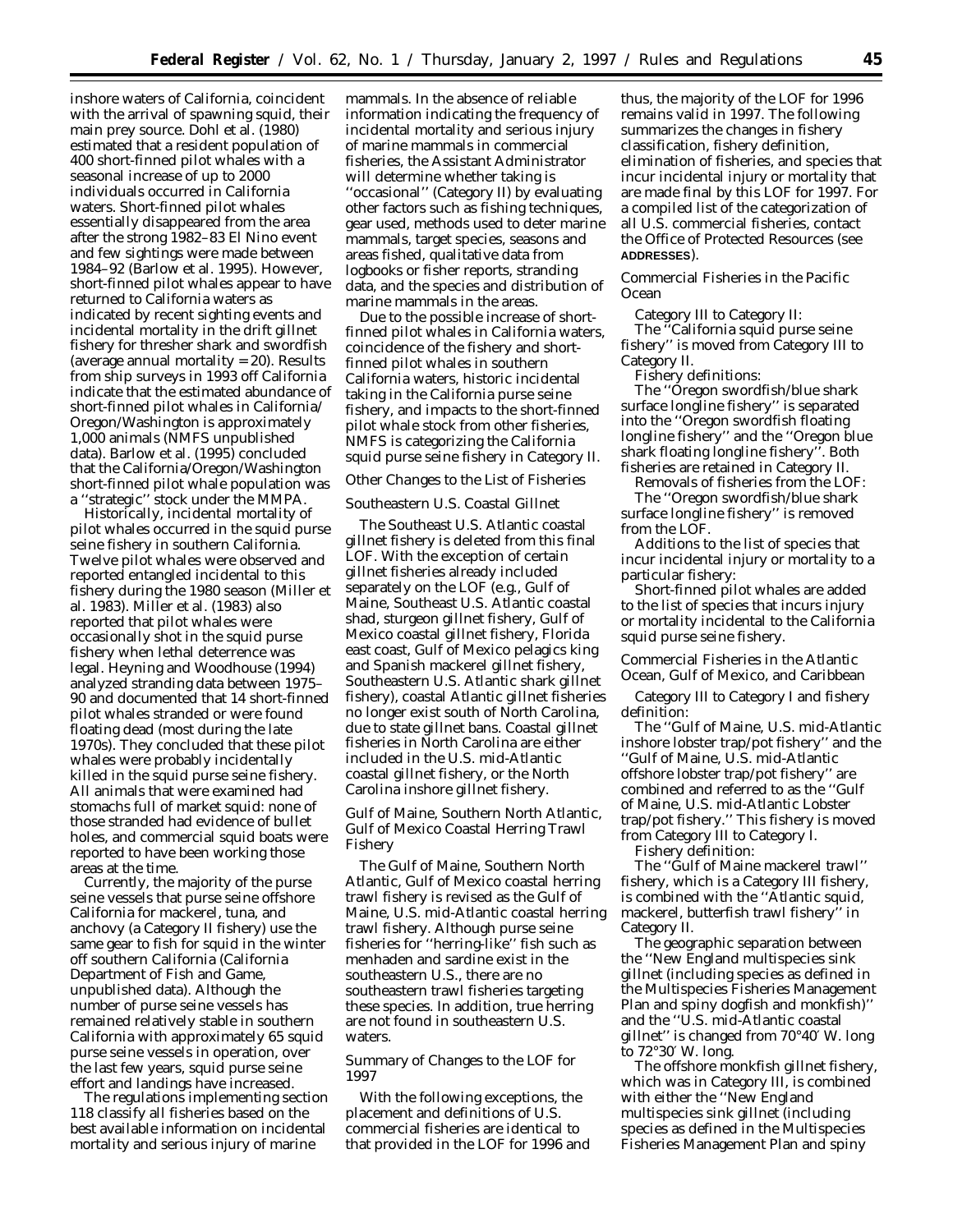dogfish and monkfish)'', which is in Category I, or the ''U.S. mid-Atlantic coastal gillnet fishery'', which is in Category II, depending on where the monkfish is targeted.

Additions of Fisheries to the LOF: The ''U.S. Atlantic tuna purse seine'' is added to Category III in the LOF.

Removals of Fisheries in the LOF: The ''Gulf of Maine, U.S. mid-Atlantic

inshore lobster trap/pot fishery'' and the ''Gulf of Maine, U.S. mid-Atlantic offshroe lobster trap/pot fishery'' are removed from the LOF.

The U.S. Atlantic large pelagics pair trawl is deleted from the LOF.

The ''Gulf of Maine mackerel trawl'' fishery is deleted from Category III in the LOF.

The ''Offshore monkfish gillnet fishery'' is deleted from Category III in the LOF.

Additions to the list of species that incur incidental injury or mortality to a particular fishery:

The North Atlantic stock of harbor seals is added as a stock that incurs injury or mortality incidental to the ''Finfish aquaculture'' fishery.

#### Other Changes to the LOF

Participants in Category I or II fisheries are required to register under the MMAP. In order to provide additional flexibility for integrated registration systems so that, if key MMPA Authorization Certificate registration information is supplied through integration with state systems, interjurisdictional fisheries programs, and federally managed fisheries, individual fishers would not be required to fill out forms or submit registration information but automatically would be issued registrations and Authorization Certificates.

The benefits of integrating MMPA registration with existing fishery registration or permit programs are clear. Integration results in a reduction in paperwork that must be completed by the fisher, a reduction in paperwork that must be completed by NMFS, and reduced staff burdens for NMFS. In some cases, integration has resulted in the elimination of the MMPA registration fee of \$25.

### **Classification**

This action has been determined to be not significant for the purposes of E.O. 12866.

When this LOF for 1997 was proposed, the Assistant General Counsel for Legislation and Regulation of the Department of Commerce certified to the Chief Counsel for Advocacy of the Small Business Administration certified that the proposed rule, if adopted,

would not have a significant economic impact on a substantial number of small entities. As a result, a regulatory flexibility analysis was not prepared.

This final rule does not contain policies with federalism implications sufficient to warrant preparation of a federalism assessment under E.O. 12612.

Notwithstanding any other provision of law, no person is required to respond to nor shall a person be subject to a penalty for failure to comply with a collection of information subject to the requirements of the Paperwork Reduction Act unless that collection of information displays a currently valid OMB Control Number.

This final LOF determines which vessel owners must register under the MMPA, and which commercial fishers must report marine mammal mortalities and injuries within 48 hours of returning to port, as required by the section 118 implementing regulations. These collection of information requirements have been approved by OMB, and the OMB control numbers and public reporting burdens are as follows: reports of marine mammal injury or mortality (0.15 hours per report) under 0648–0292, and registration requirements (0.25 hours per registration) under 0648–0293.

The estimated response times include the time needed for reviewing instructions, searching the existing data sources, gathering and maintaining the data needed, and completing and reviewing the collections-ofinformation. Send comments regarding these burden estimates, or any other aspects of these collections-ofinformation to NMFS and OMB (see **ADDRESSES**).

**List of Subjects in 50 CFR Part 229**

Administrative practice and procedure, Confidential business information, Fisheries, Marine mammals, Reporting and recordkeeping requirements.

Dated: December 26, 1996.

#### **Gary Matlock,**

*Acting Assistant Administrator for Fisheries, National Marine Fisheries Service.*

For the reasons set out in the preamble, 50 CFR part 229 is amended as follows:

# **PART 229—AUTHORIZATION FOR COMMERCIAL FISHERIES UNDER THE MARINE MAMMAL PROTECTION ACT OF 1972**

1. The authority citation for part 229 continues to read as follows:

**Authority:** 16 U.S.C. 1361 *et seq.*

2. In § 229.4, paragraphs (a),(b), and (e) are revised to read as follows:

### **§ 229.4 Requirements for Category I and II fisheries.**

(a) *General.* (1) For a vessel owner or crew members to lawfully incidentally take marine mammals in the course of a commercial fishing operation in a Category I or II fishery, the owner or authorized representative of a fishing vessel or nonvessel fishing gear must have in possession a valid Certificate of Authorization. The owner of a fishing vessel or nonvessel fishing gear is responsible for obtaining a Certificate of Authorization.

(2) The granting and administration of Authorization Certificates under this part will be integrated and coordinated with existing fishery license, registration, or permit systems and related programs wherever possible. These programs may include, but are not limited to, state or interjurisdictional fisheries programs. If the administration of Authorization Certificates is integrated into a program, NMFS will publish a notice in the **Federal Register** announcing the integrated program and summarizing how an owner or authorized representative of a fishing vessel or nonfishing gear may register under that program or how registration will be achieved if no action is required on the part of the affected fisher. NMFS will make additional efforts to contact participants in the affected fishery via other appropriate means of notification.

(b) *Registration.* (1) The owner of a vessel, or for nonvessel gear fisheries, the owner of gear, who participates in a Category I or II fishery is required to be registered for a Certificate of Authorization.

(2) Unless a notice is published in the **Federal Register** announcing an integrated registration program, the owner of a vessel, or for nonvessel fishery, the owner of the gear must register for and receive an Authorization Certificate. To register, owners must submit the following information using the format specified by NMFS:

(i) Name, address, and phone number of owner.

(ii) Name, address, and phone number of operator, if different from owner, unless the name of the operator is not known or has not been established at the time the registration is submitted.

(iii) For a vessel fishery, vessel name, length, home port; U.S. Coast Guard documentation number or state registration number, and if applicable; state commercial vessel license number and for a nonvessel fishery, a description of the gear and state